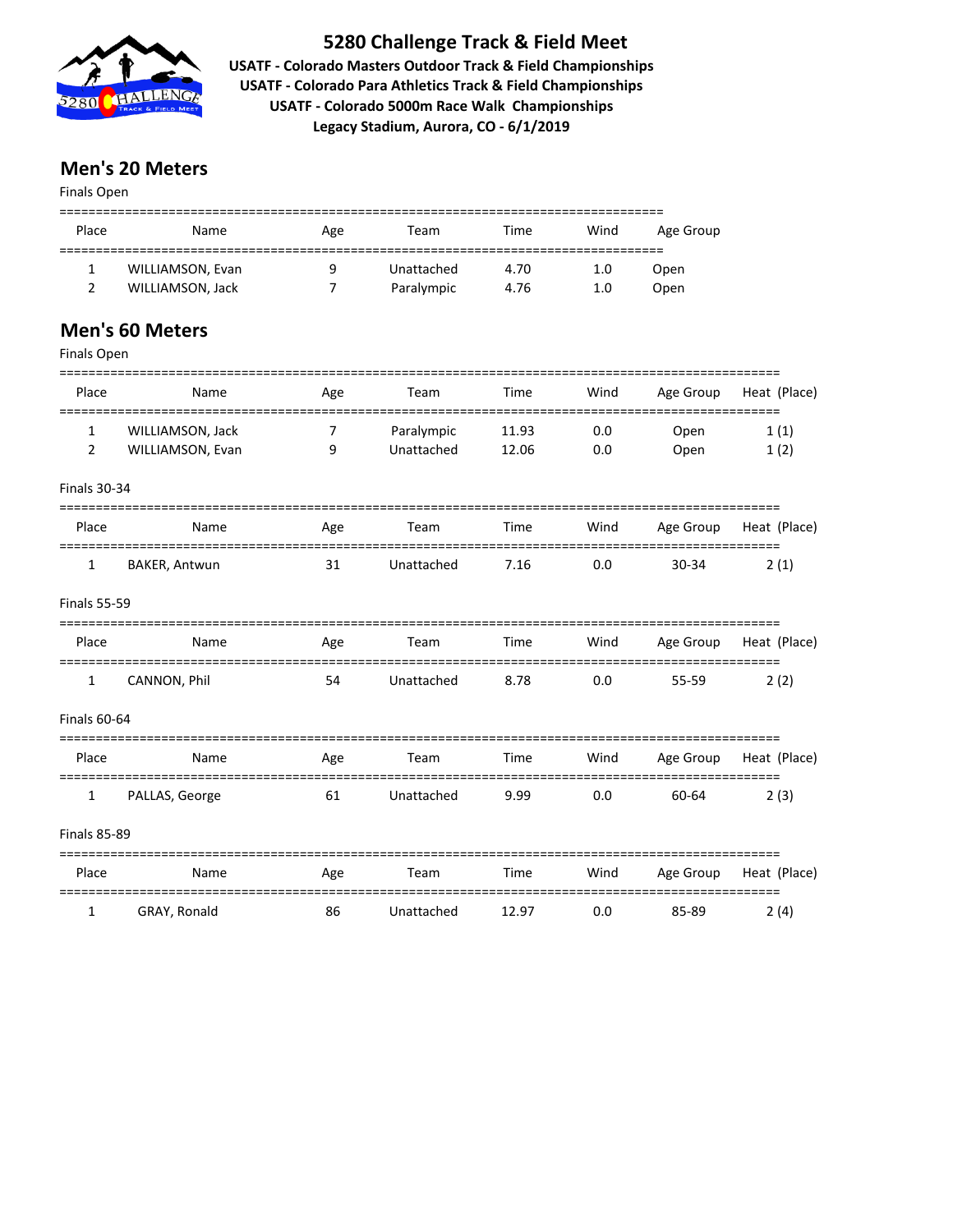

**USATF - Colorado Masters Outdoor Track & Field Championships Legacy Stadium, Aurora, CO - 6/1/2019 USATF - Colorado Para Athletics Track & Field Championships USATF - Colorado 5000m Race Walk Championships**

#### **Men's 100 Meters**

#### Finals Open

| Place               | Name                                            | Age                             | Team       | Time                          | Wind   | ------------------------------<br>Age Group | Heat (Place)       |
|---------------------|-------------------------------------------------|---------------------------------|------------|-------------------------------|--------|---------------------------------------------|--------------------|
| 1                   | VOLAND, David                                   | 26                              | Unattached | 11.16                         | $-2.0$ | Open                                        | 3(3)               |
| $\overline{2}$      | BRIGGS, Jack                                    | 20                              | Paralympic | 11.67                         | $-2.0$ | Open                                        | 3(5)               |
| 3                   | PAINTIN, Matthew                                | 17                              | Paralympic | 14.81                         | $-2.0$ | Open                                        | 3(7)               |
| 4                   | WILLIAMSON, Evan                                | 9                               | Unattached | 19.31                         | $-2.0$ | Open                                        | 3(8)               |
| 5                   | WILLIAMSON, Jack                                | $\overline{7}$                  | Paralympic | 20.01                         | $-2.0$ | Open                                        | 3(9)               |
| <b>Finals 30-34</b> |                                                 |                                 |            |                               |        |                                             |                    |
| Place               | Name                                            | Age                             | Team       | Time                          | Wind   | Age Group                                   | Heat (Place)       |
| $\mathbf{1}$        | BAKER, Antwun                                   | 31                              | Unattached | 11.14                         | $-2$   | 30-34                                       | 3(2)               |
| <b>Finals 35-39</b> |                                                 |                                 |            |                               |        |                                             |                    |
| Place               | Name                                            | Age                             | Team       | Time                          | Wind   | ----------------<br>Age Group               | Heat (Place)       |
| 1                   | <b>ECHOLS, Antoine</b>                          | 35                              | Unattached | 11.08                         | $-2.0$ | 35-39                                       | 3(1)               |
| $\overline{2}$      | MARENIN, Roman                                  | 36                              | Unattached | 11.62                         | $-2.0$ | 35-39                                       | 3(4)               |
| 3                   | PRINCE, David                                   | 35                              | Paralympic | 12.30                         | $-2.0$ | 35-39                                       | 3(6)               |
| 4                   | COLLIS, Montoya                                 | 38                              | Unattached | 13.03                         | $-2.0$ | 35-39                                       | 2(1)               |
| <b>Finals 50-54</b> |                                                 |                                 |            |                               |        |                                             |                    |
| Place               | Name                                            | Age                             | Team       | Time                          | Wind   | ----------------<br>Age Group               | Heat (Place)       |
| 1                   | HALTERMAN, Steven                               | 52                              | Unattached | 14.54                         | $-2.3$ | 50-54                                       | ==========<br>2(3) |
| <b>Finals 55-59</b> |                                                 |                                 |            |                               |        |                                             |                    |
| Place               | Name                                            | Age                             | Team       | Time                          | Wind   | Age Group                                   | Heat (Place)       |
| 1                   | ===============================<br>ROMSA, Dwain | =========================<br>56 | Unattached | ====================<br>14.02 | $-2.3$ | ============================<br>55-59       | 2(2)               |
| <b>Finals 60-64</b> |                                                 |                                 |            |                               |        |                                             |                    |
| Place               | ==================<br>Name                      | Age                             | Team       | Time                          | Wind   | ==================<br>Age Group             | Heat (Place)       |
| $\mathbf{1}$        | PALLAS, George                                  | 61                              | Unattached | 16.01                         | $-2.3$ | ======================<br>60-64             | 2(4)               |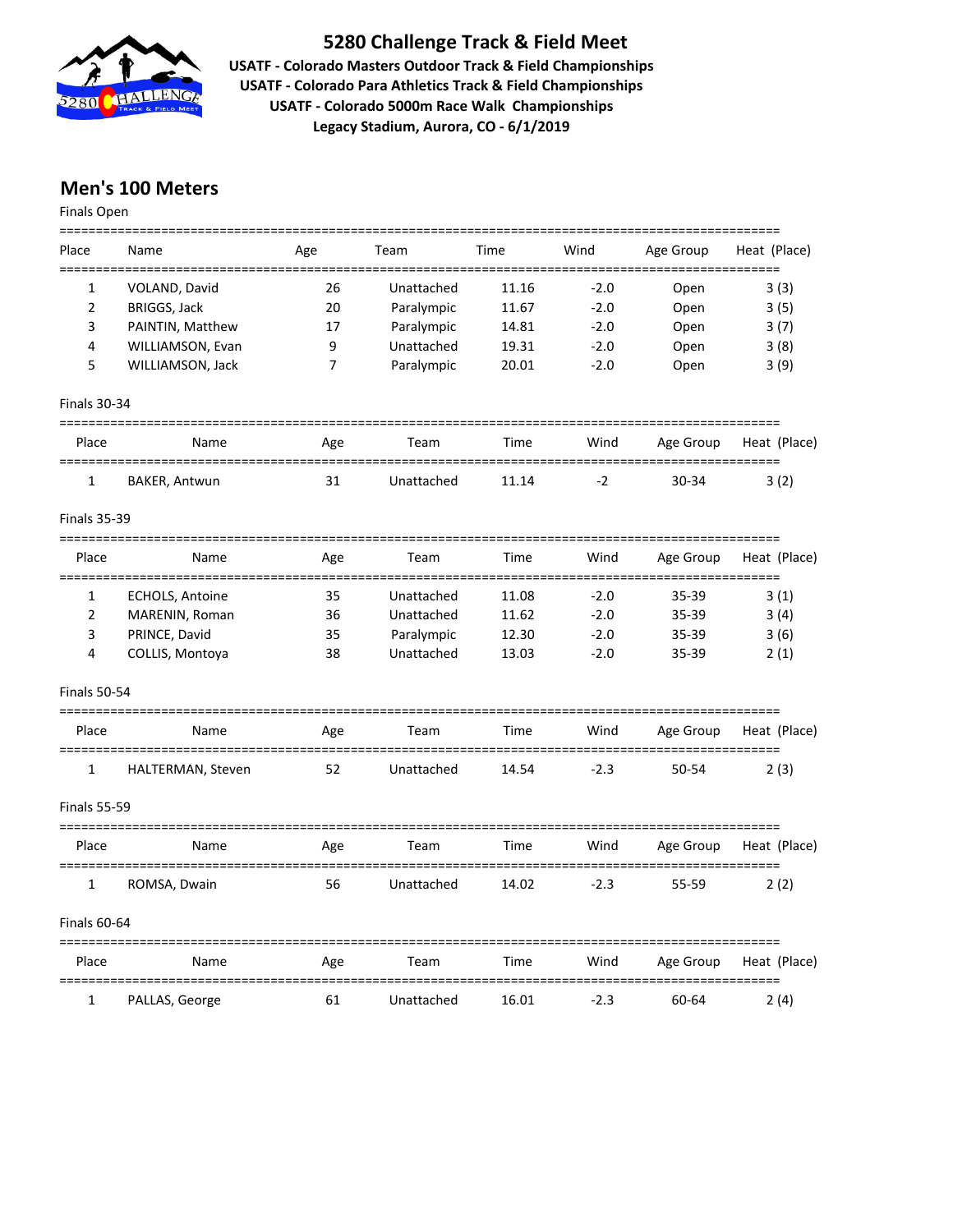

**USATF - Colorado Masters Outdoor Track & Field Championships Legacy Stadium, Aurora, CO - 6/1/2019 USATF - Colorado Para Athletics Track & Field Championships USATF - Colorado 5000m Race Walk Championships**

#### Finals 65-69

| Place               | Name                                | Age | Team       | Time  | Wind   | Age Group                       | ====<br>Heat (Place)       |
|---------------------|-------------------------------------|-----|------------|-------|--------|---------------------------------|----------------------------|
| $\mathbf{1}$        | POWELL, Charles                     | 67  | Unattached | 13.48 | $-0.7$ | 65-69                           | 1(1)                       |
| $\overline{2}$      | KLOCH, Stephen                      | 67  | Unattached | 14.72 | $-0.7$ | 65-69                           | 1(2)                       |
| 3                   | RADIFF, Michael                     | 67  | Unattached | 15.21 | $-0.7$ | 65-69                           | 1(3)                       |
| <b>Finals 85-89</b> |                                     |     |            |       |        |                                 | $=$ $=$ $=$ $=$            |
| Place               | Name                                | Age | Team       | Time  | Wind   | Age Group                       | Heat (Place)               |
| 1                   | GRAY, Ronald                        | 86  | Unattached | 21.89 | $-0.7$ | 85-89                           | 1(4)                       |
|                     | <b>Men's 200 Meters</b>             |     |            |       |        |                                 |                            |
| <b>Finals Open</b>  |                                     |     |            |       |        |                                 |                            |
| Place               | Name                                | Age | Team       | Time  | Wind   | Age Group                       | Heat (Place)               |
| $\mathbf{1}$        | PAINTIN, Matthew                    | 17  | Paralympic | 30.49 | 0.9    | Open                            | $====$<br>3(4)             |
| $\overline{2}$      | WILLIAMSON, Evan                    | 9   | Unattached | 42.77 | 0.9    | Open                            | 3(5)                       |
| <b>Finals 30-34</b> |                                     |     |            |       |        |                                 |                            |
| =========<br>Place  | Name                                | Age | Team       | Time  | Wind   | ==================<br>Age Group | Heat (Place)               |
| $\mathbf{1}$        | BAKER, Antwun                       | 31  | Unattached | 22.57 | 0.9    | 30-34                           | 3(2)                       |
| <b>Finals 35-39</b> |                                     |     |            |       |        |                                 |                            |
| ==========<br>Place | Name                                | Age | Team       | Time  | Wind   | Age Group                       | ----------<br>Heat (Place) |
| 1                   | <b>ECHOLS, Antoine</b>              | 35  | Unattached | 22.13 | 0.9    | 35-39                           | 3(1)                       |
| $\overline{2}$      | PRINCE, David                       | 35  | Paralympic | 23.87 | 0.9    | 35-39                           | 3(3)                       |
| <b>Finals 50-54</b> | .============================       |     |            |       |        |                                 |                            |
| Place               | Name                                | Age | Team       | Time  | Wind   | Age Group                       | Heat (Place)               |
| $\mathbf{1}$        | HALTERMAN, Steven                   | 52  | Unattached | 30.45 | $-0.3$ | 50-54                           | 2(3)                       |
| <b>Finals 55-59</b> |                                     |     |            |       |        |                                 |                            |
| Place               | ===========================<br>Name | Age | Team       | Time  | Wind   | Age Group                       | Heat (Place)               |
| $\mathbf{1}$        | ROMSA, Dwain                        | 56  | Unattached | 28.65 | $-0.3$ | 55-59                           | 2(2)                       |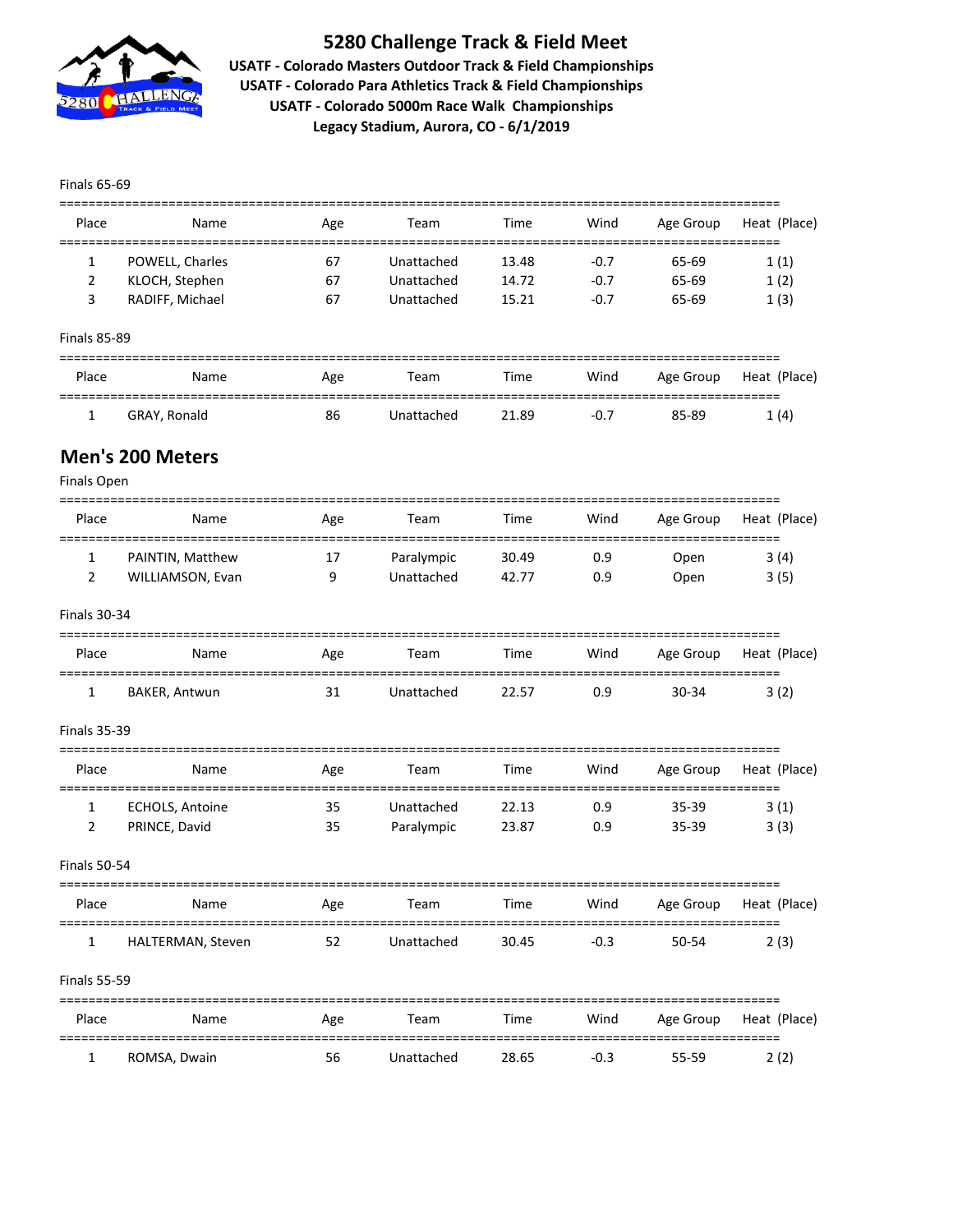

**USATF - Colorado Masters Outdoor Track & Field Championships Legacy Stadium, Aurora, CO - 6/1/2019 USATF - Colorado Para Athletics Track & Field Championships USATF - Colorado 5000m Race Walk Championships**

#### Finals 65-69

| Place               | Name                            | Age | Team                                 | Time                                   | Wind                                 | ===============<br>Age Group | Heat (Place) |
|---------------------|---------------------------------|-----|--------------------------------------|----------------------------------------|--------------------------------------|------------------------------|--------------|
| 1                   | POWELL, Charles                 | 67  | Unattached                           | 27.86                                  | $-0.3$                               | 65-69                        | $==$<br>2(1) |
| $\overline{2}$      | KLOCH, Stephen                  | 67  | Unattached                           | 30.85                                  | $-1.3$                               | 65-69                        | 1(2)         |
| 3                   | RADIFF, Michael                 | 67  | Unattached                           | 31.56                                  | $-0.3$                               | 65-69                        | 2(4)         |
| <b>Finals 70-74</b> |                                 |     |                                      |                                        |                                      |                              |              |
| Place<br>======     | Name                            | Age | Team                                 | Time                                   | Wind                                 | Age Group<br>==============  | Heat (Place) |
| 1                   | KEARLEY, Timothy                | 69  | Unattached                           | 30.52                                  | $-1.3$                               | 70-74                        | 1(1)         |
| Finals Open         | <b>Men's 400 Meters</b>         |     |                                      |                                        |                                      |                              |              |
| Place               | Name                            | Age | Team                                 | Time                                   | Group                                | ==========<br>Heat (Place)   |              |
| $\mathbf{1}$        | VOLAND, David                   | 26  | Unattached                           | 47.81                                  | Open                                 | $==$<br>2(1)                 |              |
| <b>Finals 30-34</b> |                                 |     |                                      |                                        |                                      |                              |              |
| Place               | Name                            | Age | Team                                 | Time                                   | Group                                | Heat (Place)                 |              |
|                     | ============<br>BAKER, Antwun   | 31  | ----------------------<br>Unattached | <b>DNS</b>                             | ===========================<br>30-34 | 2                            |              |
| <b>Finals 35-39</b> |                                 |     |                                      |                                        |                                      |                              |              |
| =======<br>Place    | Name                            | Age | Team                                 | Time                                   | =================<br>Group           | Heat (Place)                 |              |
| 1                   | MARENIN, Roman                  | 36  | Unattached                           | 49.52                                  | 35-39                                | ============<br>2(2)         |              |
| $\overline{2}$      | KELLY, Brian                    | 38  | Unattached                           | 58.69                                  | 35-39                                | 2(3)                         |              |
|                     | <b>ECHOLS, Antoine</b>          | 35  | Unattached                           | <b>DNS</b>                             | 35-39                                | 2                            |              |
| <b>Finals 60-64</b> | =============================== |     |                                      |                                        |                                      |                              |              |
| Place               | Name                            | Age | Team                                 | Time                                   | Group                                | Heat (Place)                 |              |
| $\mathbf{1}$        | GILMORE, Dan                    | 63  | Unattached                           | 1:13.94                                | 60-64                                | 1(3)                         |              |
| <b>Finals 65-69</b> |                                 |     |                                      |                                        |                                      |                              |              |
| ========<br>Place   | Name                            | Age | Team                                 | ==============================<br>Time | Group                                | Heat (Place)                 |              |
| $\mathbf{1}$        | POWELL, Charles                 | 67  | Unattached                           | 1:07.54                                | 65-69                                | 1(1)                         |              |
| $\overline{2}$      | RADIFF, Michael                 | 67  | Unattached                           | 1:10.95                                | 65-69                                | 1(2)                         |              |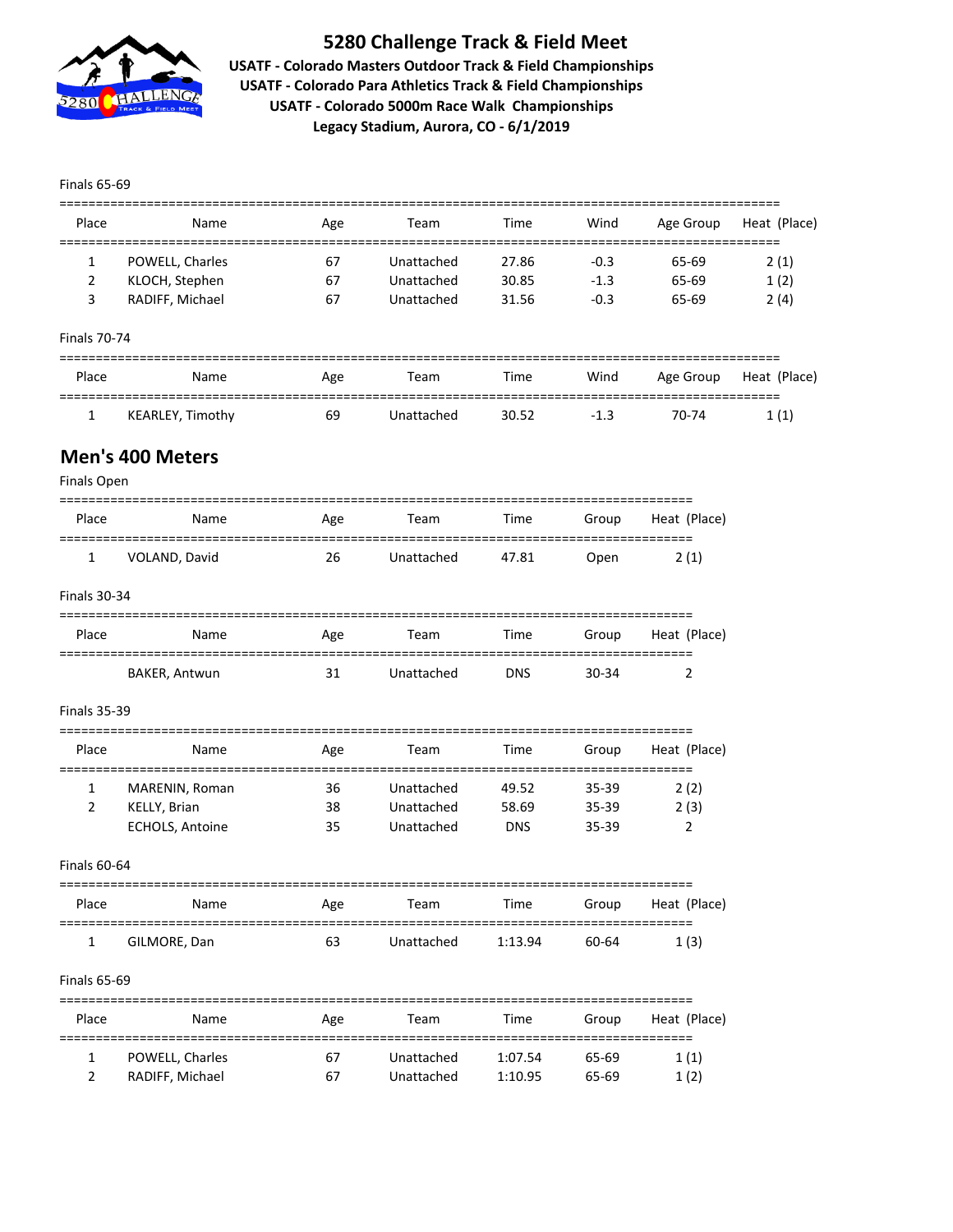

| <b>Finals 70-74</b>  |                                         |                   |                                     |                    |                               |              |
|----------------------|-----------------------------------------|-------------------|-------------------------------------|--------------------|-------------------------------|--------------|
| Place                | Name                                    | Age               | Team                                | Time               | Group                         | Heat (Place) |
| 1                    | <b>KEARLEY, Timothy</b>                 | 69                | Unattached                          | 1:17.82            | 70-74                         | 1(4)         |
| <b>Finals 45-49</b>  | <b>Men's 800 Meters</b>                 |                   |                                     |                    |                               |              |
| Place                | Name                                    | Age               | Team                                | Time               | Age Group                     |              |
| 1                    | ----------------------<br>WAGGONER, Tim | 47                | Unattached                          | 2:23.68            | 45-49                         |              |
| <b>Finals 50-54</b>  |                                         |                   |                                     |                    |                               |              |
| Place                | Name                                    | Age               | Team                                | Time               | Age Group                     |              |
| 1<br>2               | HALTERMAN, Steven<br>WOODWARD, Chris    | 52<br>49          | Unattached<br>Unattached            | 2:51.67<br>3:21.58 | 50-54<br>50-54                |              |
| <b>Finals 60-64</b>  |                                         |                   |                                     |                    |                               |              |
| Place                | Name                                    | Age               | Team                                | Time               | Age Group                     |              |
| 1<br>2               | MAYES, Jesse<br>DRUMRIGHT, Elliott      | 62<br>62          | Unattached<br>Unattached            | 2:41.91<br>3:04.36 | 60-64<br>60-64                |              |
| <b>Finals 70-74</b>  |                                         |                   |                                     |                    |                               |              |
| Place                | Name                                    | Age               | Team                                | Time               | Age Group                     |              |
| 1                    | =======<br>CASTRO, Richard              | =======<br>71     | Unattached                          | 3:14.50            | ============<br>70-74         |              |
| <b>Finals 40-44</b>  | Men's 1500 Meters                       |                   |                                     |                    |                               |              |
| ===========<br>Place | ==============<br>Name                  | Age               | ===========================<br>Team | Time               | ===============<br>Age Group  |              |
| 1                    | SAUNDERS, Mark                          | 43                | Unattached                          | 5:04.90            | 40-44                         |              |
| <b>Finals 45-49</b>  |                                         |                   |                                     |                    |                               |              |
| Place                | ==========================<br>Name      | ==========<br>Age | Team                                | Time               | ================<br>Age Group |              |
| 1                    | ======================<br>PRICE, David  | 47                | Unattached                          | 5:52.71            | 45-49                         |              |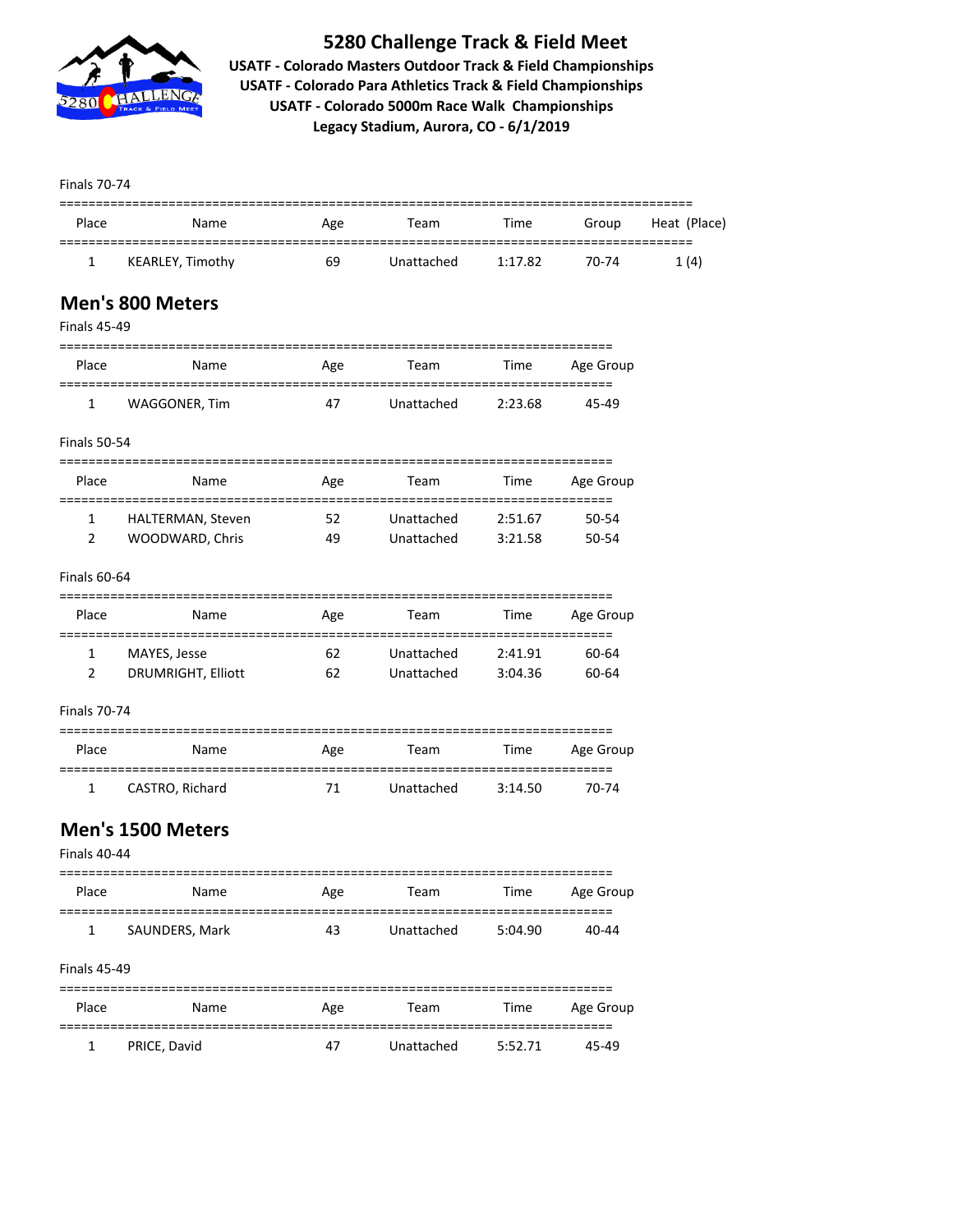

| <b>Finals 50-54</b> |                                    |     |                          |                                  |           |
|---------------------|------------------------------------|-----|--------------------------|----------------------------------|-----------|
| Place               | Name                               | Age | Team                     | Time                             | Age Group |
| 1                   | WOODWARD, Chris                    | 49  | Unattached               | 6:50.71                          | 50-54     |
| <b>Finals 55-59</b> |                                    |     |                          |                                  |           |
| Place               | Name                               | Age | Team                     | Time                             | Age Group |
|                     | BOGUS, James                       | 56  | Unattached               | <b>DNS</b>                       | 55-59     |
| <b>Finals 60-64</b> |                                    |     |                          |                                  |           |
| Place               | Name                               | Age | Team                     | Time                             | Age Group |
| 1                   | DRUMRIGHT, Elliott                 | 62  | Unattached               | 5:54.31                          | 60-64     |
| <b>Finals 70-74</b> |                                    |     |                          |                                  |           |
| Place               | :=========================<br>Name | Age | Team                     | Time                             | Age Group |
| 1                   | CASTRO, Richard                    | 71  | Unattached               | 6:25.54                          | 70-74     |
| <b>Finals 45-49</b> | <b>Men's 5000 Meters</b>           |     |                          |                                  |           |
| Place               | Name                               | Age | Team                     | Time                             | Age Group |
| 1                   | PRICE, David                       | 47  | Unattached               | 22:07.00                         | 45-49     |
| <b>Finals 50-54</b> |                                    |     |                          |                                  |           |
| Place               | Name                               | Age | Team                     | Time                             | Age Group |
| 1                   | WOODWARD, Chris                    | 49  | ==========<br>Unattached | ====================<br>25:30.00 | 50-54     |
| <b>Finals 60-64</b> |                                    |     |                          |                                  |           |
| Place               | Name                               | Age | Team                     | Time                             | Age Group |
| 1                   | SMITH, Timothy                     | 61  | Unattached               | 22:00.00                         | 60-64     |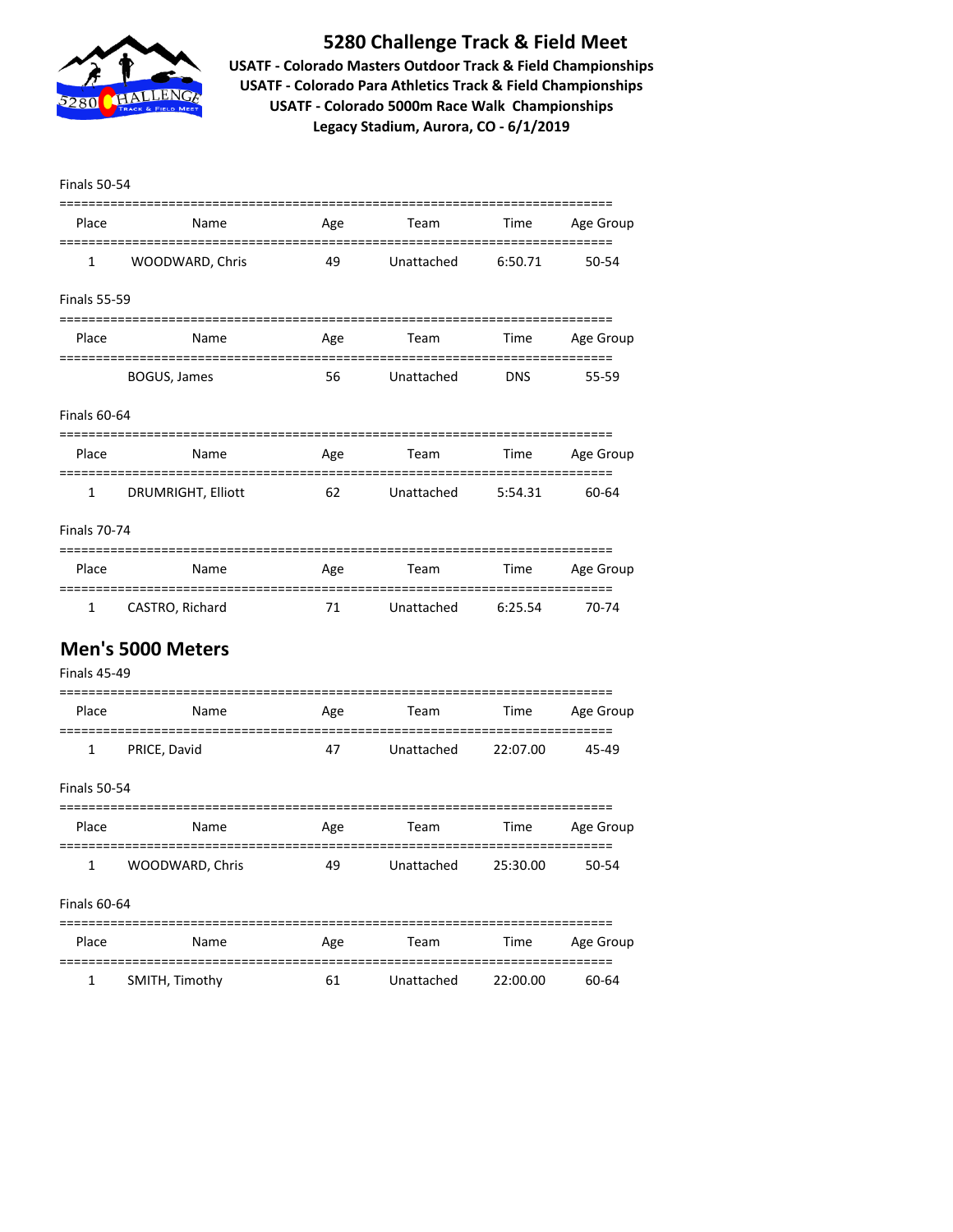

**USATF - Colorado Masters Outdoor Track & Field Championships Legacy Stadium, Aurora, CO - 6/1/2019 USATF - Colorado Para Athletics Track & Field Championships USATF - Colorado 5000m Race Walk Championships**

#### **Men's 5000m Walk**

#### Finals 65-69

| Place               | Name               | Age | Team       | Time     | Age Group |  |  |
|---------------------|--------------------|-----|------------|----------|-----------|--|--|
| 1                   | BLANCHARD, Michael | 58  | Unattached | 32:38.80 | 55-59     |  |  |
| <b>Finals 70-74</b> |                    |     |            |          |           |  |  |

| Place | Name           | Age | Team       | Time     | Age Group |  |  |  |  |
|-------|----------------|-----|------------|----------|-----------|--|--|--|--|
|       | FOREMAN, Craig | 71  | Unattached | 41:59.98 | 70-74     |  |  |  |  |

#### **Men's High Jump**

Finals 55-59

| Place | Name          | Age | Team       | Mark             | Age Group |  |  |  |
|-------|---------------|-----|------------|------------------|-----------|--|--|--|
|       | KNOCHE, Randy | 58  | Unattached | $1.41 \text{ m}$ | 55-59     |  |  |  |
|       | ROMSA, Dwain  | 56  | Unattached | 1.37m            | 55-59     |  |  |  |

#### **Men's Pole Vault**

Finals Open

| Place        | Name                   | Age | Team       |       | Age Group |
|--------------|------------------------|-----|------------|-------|-----------|
| $\mathbf{1}$ | ELIS, Nolan            | 23  | Unattached | 5.45m | Open      |
| 2            | BELL, Dylan            | 25  | Unattached | 5.33m | Open      |
| 3            | QUINLAN, Connor        | 18  | Unattached | 4.13m | Open      |
| 4            | ELAHI, Ryan            | 16  | Unattached | 3.53m | Open      |
| 5            | VARRA, Kyle            | 16  | Unattached | 3.38m | Open      |
| 6            | LAZAR, Hunter          | 16  | Unattached | 3.23m | Open      |
| 7            | SHAY, Reegan           | 13  | Unattached | 2.93m | Open      |
| 8            | MUNOZ, Brendan         | 15  | Unattached | 2.93m | Open      |
| 9            | SHAY, Ronald           | 14  | Unattached | 2.63m | Open      |
| 10           | <b>MERICLE, Hunter</b> | 17  | Unattached | 2.48m | Open      |
|              |                        |     |            |       |           |

Finals 40-44

| Place | Name          | Age | Team       | Mark  | Age Group |
|-------|---------------|-----|------------|-------|-----------|
|       | TULLBERG, Ian | 42  | Unattached | 4.28m | 40-44     |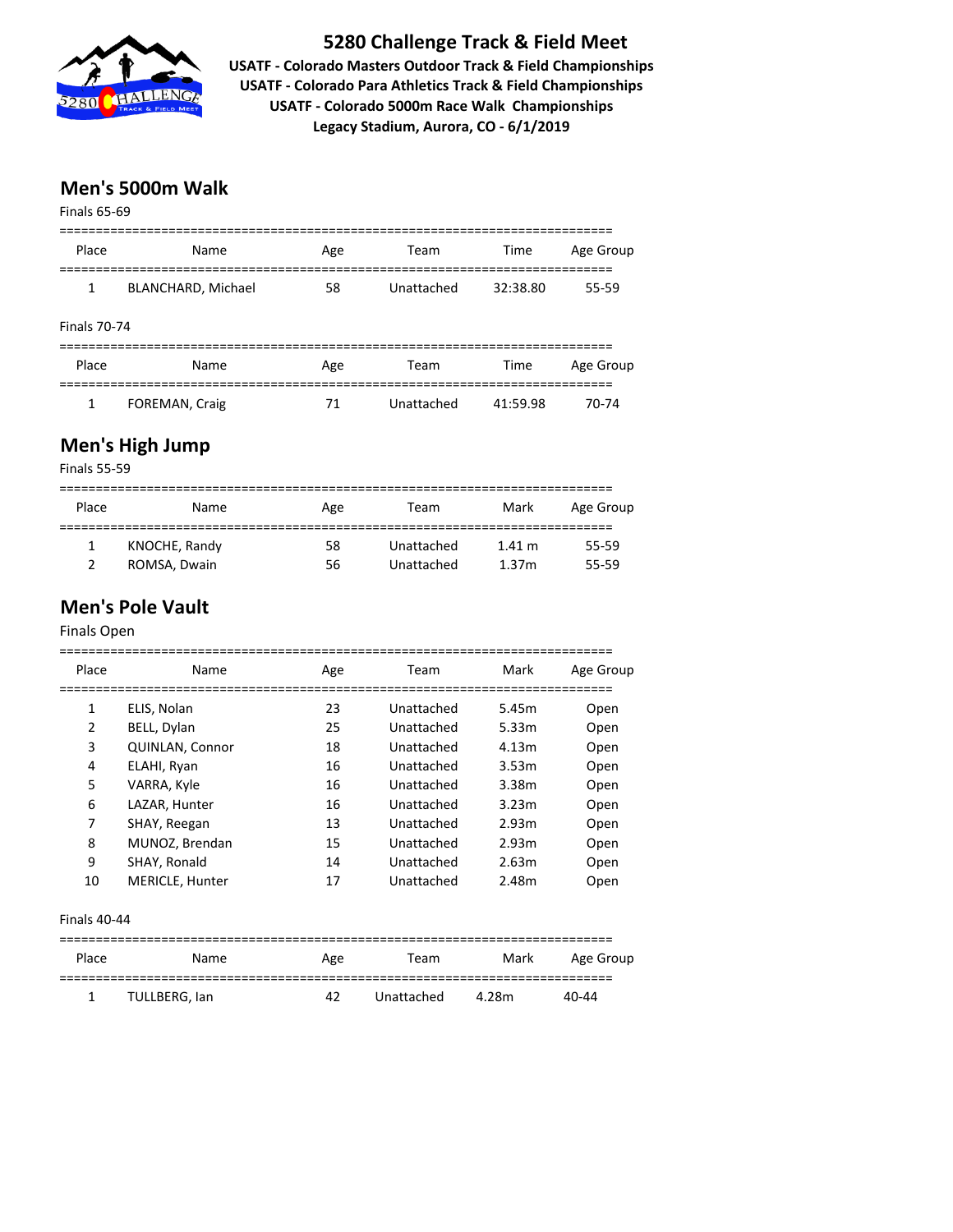

| <b>Finals 55-59</b> |                                       |        |                                                |                   |            |              |
|---------------------|---------------------------------------|--------|------------------------------------------------|-------------------|------------|--------------|
| Place               | Name                                  | Age    | Team                                           | Mark              | Age Group  |              |
| 1                   | KNOCHE, Randy                         | 58     | Unattached                                     | 2.93 <sub>m</sub> | 55-59      |              |
| <b>Finals 65-69</b> |                                       |        |                                                |                   |            |              |
| Place               | Name                                  | Age    | --------------------------------------<br>Team | Mark              | Age Group  |              |
| 1                   | <b>BAUER, William</b>                 | 64     | Unattached                                     | 2.18m             | 65-69      |              |
| <b>Finals 75-79</b> |                                       |        |                                                |                   |            |              |
| Place               | Name                                  | Age    | Team                                           | Mark              | Age Group  |              |
| 1                   | JOHNSON, William                      | 74     | Unattached                                     | 2.18m             | 75-79      |              |
| <b>Finals Open</b>  | Men's Long Jump                       |        |                                                |                   |            |              |
| Place               | Name                                  | Age    | Team                                           | Mark              | Wind       | Age Group    |
| 1<br>2              | WILLIAMSON, Jack<br>WILLIAMSON, Evan  | 7<br>9 | Paralympic<br>Unattached                       | 2.48m<br>2.19m    | 1.1<br>0.8 | Open<br>Open |
| <b>Finals 35-39</b> |                                       |        |                                                |                   |            |              |
| Place               | Name                                  | Age    | Team                                           | Mark              | Wind       | Age Group    |
|                     | NEVEL, John                           | 36     | Unattached                                     | ΝM                |            | 35-39        |
| <b>Finals 40-44</b> |                                       |        |                                                |                   |            |              |
| Place               | Name                                  | Age    | Team                                           | Mark              | Wind       | Age Group    |
|                     | NEWSUM, Joseph                        | 43     | Unattached                                     | NM                |            | 40-44        |
| <b>Finals 55-59</b> |                                       |        |                                                |                   |            |              |
| Place               | =============================<br>Name | Age    | Team                                           | Mark              | Wind       | Age Group    |
| 1                   | CANNON, Phil                          | 54     | Unattached                                     | 4.92m             | 0.4        | 55-59        |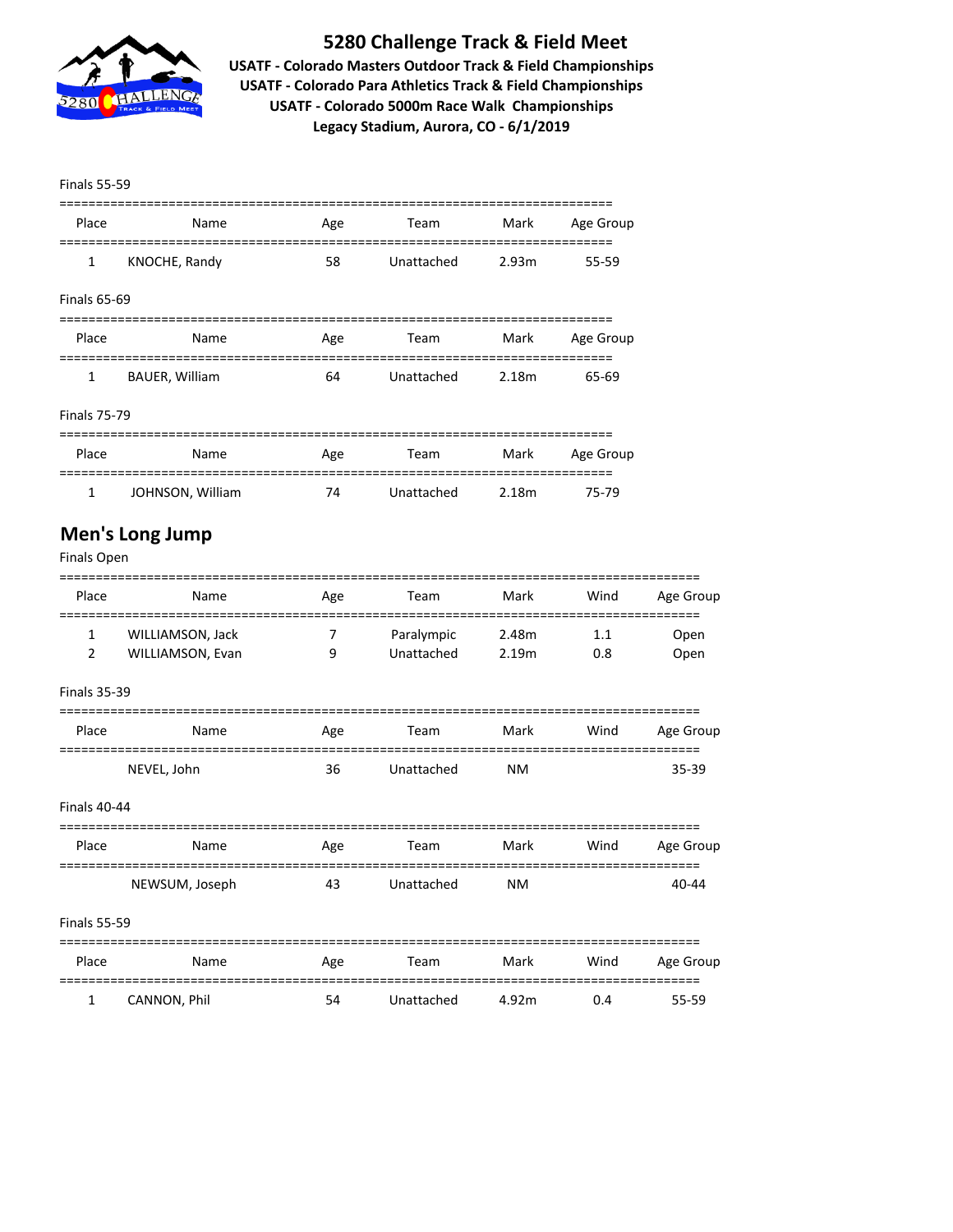

**USATF - Colorado Masters Outdoor Track & Field Championships Legacy Stadium, Aurora, CO - 6/1/2019 USATF - Colorado Para Athletics Track & Field Championships USATF - Colorado 5000m Race Walk Championships**

| <b>Finals 60-64</b>                  |                                                          |                      |                  |                                |                                           |                      |
|--------------------------------------|----------------------------------------------------------|----------------------|------------------|--------------------------------|-------------------------------------------|----------------------|
| Place                                | Name                                                     | Age                  | Team             | Mark                           | Wind                                      | Age Group            |
| 1                                    | ---------------------<br>===========<br>GILLILAND, David | ==============<br>61 | Unattached       | 3.78m                          | ===============================<br>0.5    | 60-64                |
| <b>Finals 85-89</b>                  |                                                          |                      |                  |                                |                                           |                      |
| Place                                | Name                                                     | Age                  | Team             | Mark<br>______________________ | Wind                                      | Age Group            |
| $\mathbf{1}$                         | GRAY, Ronald                                             | 86                   | Unattached       | 2.42m                          | 0.8                                       | ==========<br>85-89  |
| <b>Finals 35-39</b>                  | <b>Men's Triple Jump</b>                                 |                      |                  |                                |                                           |                      |
| Place                                | Name                                                     | Age                  | Team             | Mark                           | Wind                                      | Age Group            |
| 1                                    | NEVEL, John                                              | 36                   | Unattached       | 8.13m                          | $\mathbf{1}$                              | 35-39                |
| <b>Finals 55-59</b>                  |                                                          |                      |                  |                                |                                           |                      |
| Place                                | =====================<br>Name                            | Age                  | Team             | Mark                           | Wind                                      | Age Group            |
| 1                                    | CANNON, Phil                                             | 54                   | Unattached       | 10.02m                         | 0.0                                       | 55-59                |
| <b>Finals 60-64</b><br>------------- |                                                          | --------             |                  |                                |                                           |                      |
| Place                                | Name                                                     | Age                  | Team             | Mark                           | ________________________________<br>Wind  | Age Group            |
| 1                                    | ==============<br>LARIZA, Michaej                        | 63                   | Unattached       | 10.34m                         | 0.8                                       | $=$ $=$ $=$<br>60-64 |
| <b>Finals 65-69</b>                  |                                                          |                      |                  |                                |                                           |                      |
| =============<br>Place               | Name                                                     | =======<br>Age       | --------<br>Team | Mark                           | =================================<br>Wind | Age Group            |
| 1                                    | ==========<br>RADIFF, Michael                            | ========<br>67       | Unattached       | 8.35m                          | ================================<br>2.3   | 65-69                |
| <b>Finals Open</b>                   | <b>Men's Shot Put</b>                                    |                      |                  | ====================           |                                           |                      |
| Place                                | Name                                                     | Age                  | Team             | Mark                           | Age Group                                 |                      |

============================================================================ 1 LAY, Dakota 15 Paralympic 5.54m Open 2 WILSON, Kaleb 28 Paralympic 4.48m Open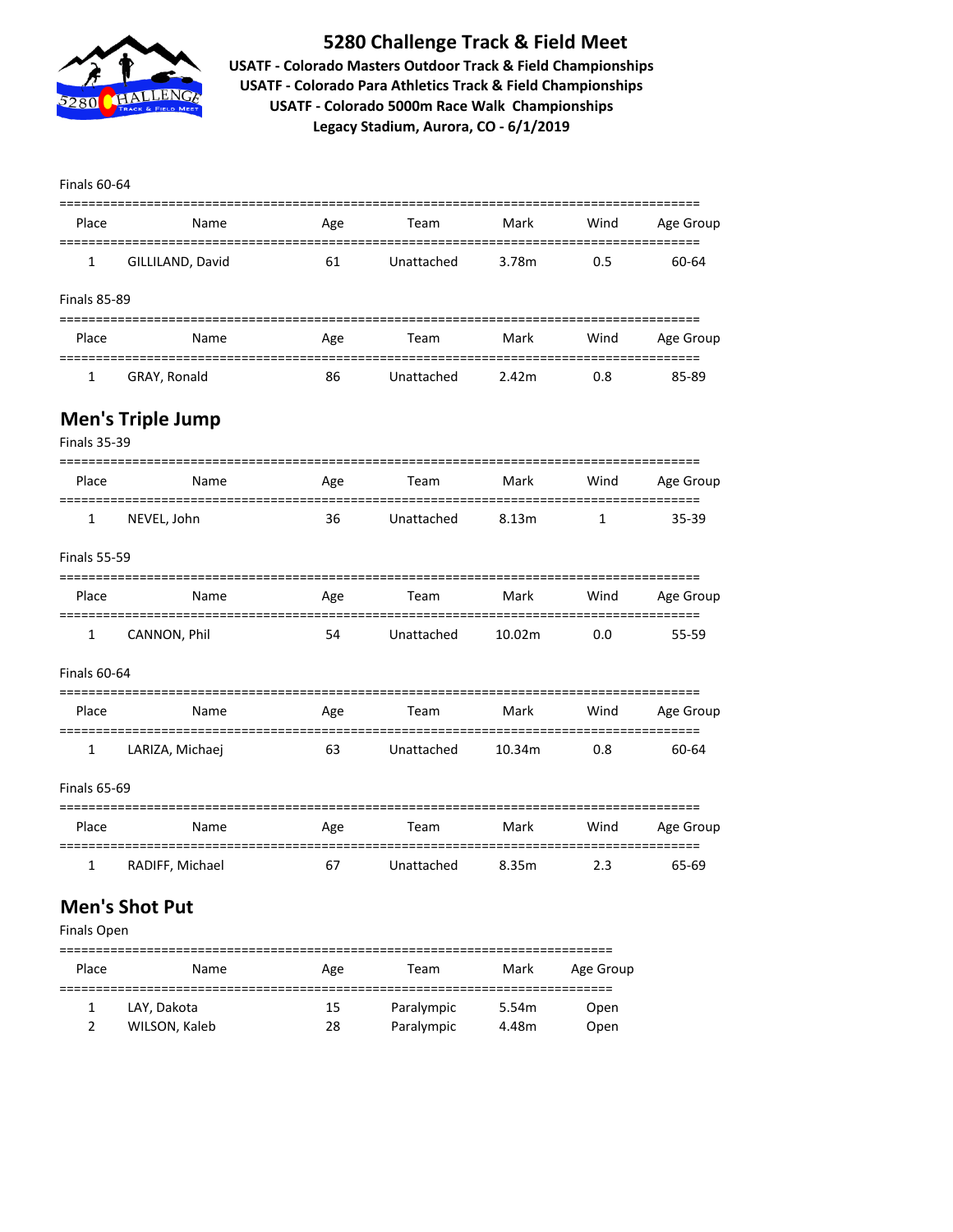

**USATF - Colorado Masters Outdoor Track & Field Championships Legacy Stadium, Aurora, CO - 6/1/2019 USATF - Colorado Para Athletics Track & Field Championships USATF - Colorado 5000m Race Walk Championships**

| <b>Finals 35-39</b> |                                                               |                    |                                                 |                    |                 |
|---------------------|---------------------------------------------------------------|--------------------|-------------------------------------------------|--------------------|-----------------|
| Place               | Name                                                          | Age                | Team                                            | Mark               | Age Group       |
| 1<br>2              | ===========================<br>CALE, James<br>COLLIS, Montoya | 37<br>38           | Unattached<br>Unattached                        | 11.93m<br>9.63m    | 35-39<br>35-39  |
| <b>Finals 40-44</b> |                                                               |                    |                                                 |                    |                 |
| Place               | Name                                                          | Age                | Team                                            | Mark               | Age Group       |
| 1                   | KENNEDY, Erin                                                 | 43                 | Unattached                                      | 7.66m              | $40 - 44$       |
| <b>Finals 55-59</b> |                                                               |                    |                                                 |                    |                 |
| Place               | Name                                                          | Age                | Team                                            | Mark               | Age Group       |
| 1<br>2              | SCHAEFFER, Russell<br>ROMSA, Dwain                            | 59<br>56           | Unattached<br>Unattached                        | 10.67m<br>10.06m   | 55-59<br>55-59  |
| <b>Finals 60-64</b> |                                                               |                    |                                                 |                    |                 |
| Place               | Name                                                          | Age                | Team                                            | Mark               | Age Group       |
| 1                   | ====================================<br>TIETZ, Keneth         | 60                 | =================================<br>Unattached | 12.03m             | 60-64           |
| <b>Finals 65-69</b> |                                                               |                    |                                                 |                    |                 |
| Place               | =========================<br>Name                             | -----------<br>Age | ================================<br>Team        | Mark               | Age Group       |
| 1                   | TUCKER, David                                                 | 68                 | Unattached                                      | =========<br>9.31m | $====$<br>65-69 |
| $\overline{2}$      | <b>GUERRERO, Eric</b>                                         | 66                 | Unattached                                      | 8.05m              | 65-69           |
| 3                   | MIZER, Ray                                                    | 65                 | Unattached                                      | 7.76m              | 65-69           |
| <b>Finals 70-74</b> |                                                               |                    |                                                 |                    |                 |
| Place               | Name                                                          | Age                | Team                                            | Mark               | Age Group       |
| 1                   | TEN EYCK, Thomas                                              | 74                 | Unattached                                      | 10.89m             | 70-74           |
| 2                   | POUST, Douglas                                                | 70                 | Unattached                                      | 8.27m              | 70-74           |
| <b>Finals Open</b>  | <b>Men's Discus</b>                                           |                    |                                                 |                    |                 |
| Place               | Name                                                          | Age                | Team                                            | Mark               | Age Group       |
|                     |                                                               |                    |                                                 |                    |                 |

| WILSON, Kaleb | 28 Paralympic | 12.17m | Open |
|---------------|---------------|--------|------|
| LAY, Dakota   | 15 Paralympic | 5.54m  | Open |
|               |               |        |      |

Finals 35-39

| Place | Name | Age | Team | Mark | Age Group |
|-------|------|-----|------|------|-----------|
|       |      |     |      |      |           |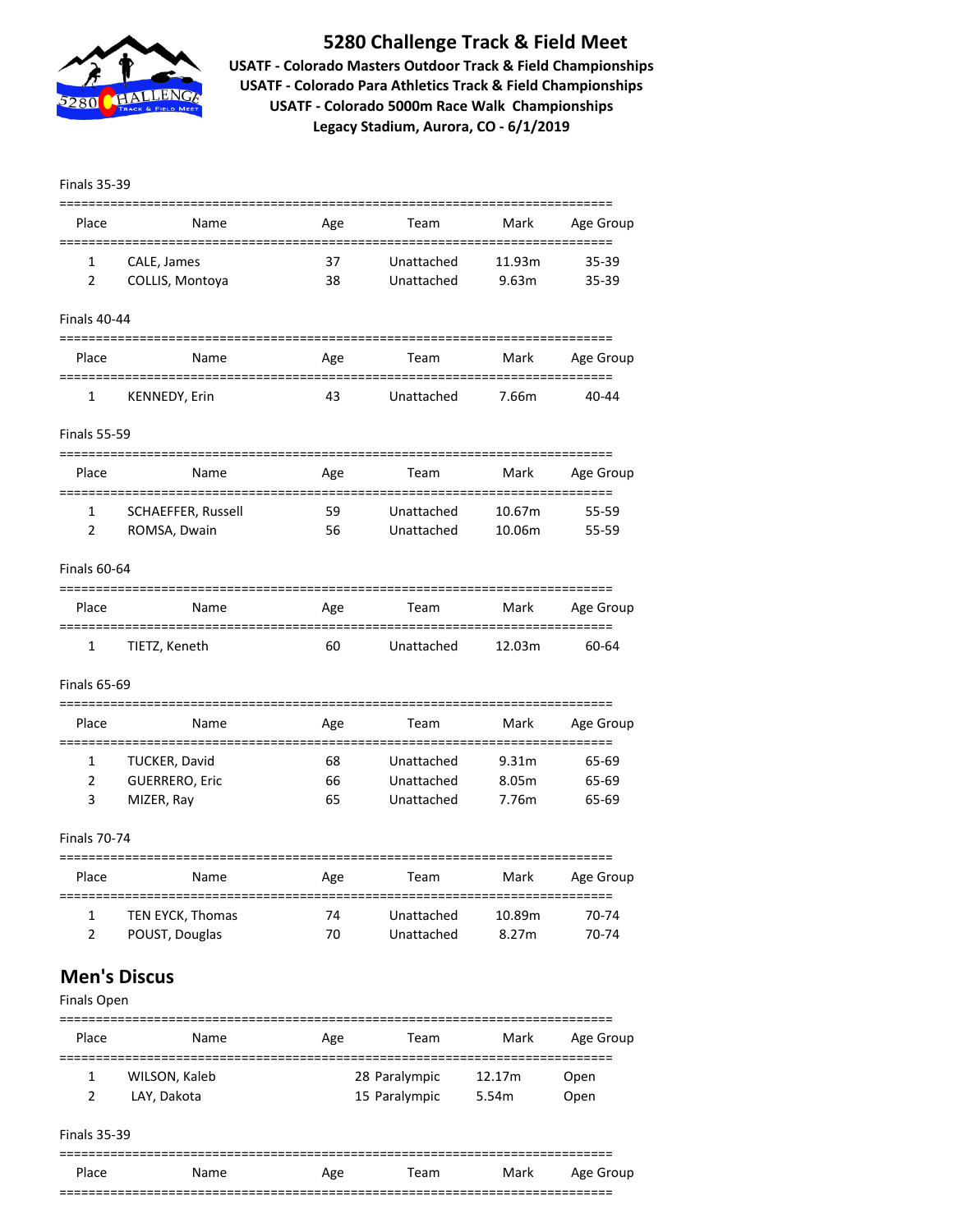

| 1                   | CALE, James                | 37              | Unattached | 43.47m                            | 35-39     |
|---------------------|----------------------------|-----------------|------------|-----------------------------------|-----------|
| Finals 40-44        | ========================== |                 |            |                                   |           |
| Place               | Name                       | Age             | Team       | Mark                              | Age Group |
| 1                   | <b>KENNEDY, Erin</b>       | 43              | Unattached | 26.05m                            | 40-44     |
| <b>Finals 55-59</b> |                            |                 |            |                                   |           |
| Place               | Name                       | Age             | Team       | Mark                              | Age Group |
| 1                   | SCHAEFFER, Russell         | 59              | Unattached | 27.71m                            | 55-59     |
| Finals 60-64        |                            |                 |            |                                   |           |
| Place               | Name                       | Age             | Team       | Mark                              | Age Group |
| 1                   | TIETZ, Keneth              | 60              | Unattached | 46.27m                            | 60-64     |
| <b>Finals 65-69</b> |                            |                 |            |                                   |           |
| Place               | Name                       | Age             | Team       | Mark                              | Age Group |
| 1                   | FINLEY, Jared              | 64              | Unattached | 35.94m                            | 65-69     |
| $\overline{2}$      | FRANG, Billy               | 64              | Unattached | 35.24m                            | 65-69     |
| 3                   | TUCKER, David              | 68              | Unattached | 27.58m                            | 65-69     |
| 4                   | MIZER, Ray                 | 65              | Unattached | 25.55m                            | 65-69     |
| 5                   | <b>GUERRERO, Eric</b>      | 66              | Unattached | 23.18m                            | 65-69     |
| <b>Finals 70-74</b> |                            |                 |            | ==================                |           |
| Place               | Name                       | Age             | Team       | Mark<br>========================= | Age Group |
| 1                   | TEN EYCK, Thomas           | 74              | Unattached | 28.32m                            | 70-74     |
| $\overline{2}$      | POUST, Douglas             | 70              | Unattached | 21.85m                            | 70-74     |
| 3                   | STEED, Art                 | 70              | Unattached | 17.74m                            | 70-74     |
|                     | <b>Men's Javelin</b>       |                 |            |                                   |           |
| <b>Finals Open</b>  | =========================  | =============== |            | =======================           |           |
| Place               | Name                       | Age             | Team       | Mark                              | Age Group |
| 1                   | WILSON, Kaleb              | 28              | Paralympic | 10.75m                            | Open      |
| 2                   | LAY, Dakota                | 15              | Paralympic | 9.22m                             | Open      |
| <b>Finals 35-39</b> |                            |                 |            |                                   |           |
| Place               | Name                       | Age             | Team       | Mark                              | Age Group |
| 1                   | NEVEL, John                | 36              | Unattached | 21.47m                            | 35-39     |
| <b>Finals 55-59</b> |                            |                 |            |                                   |           |
|                     |                            |                 |            |                                   |           |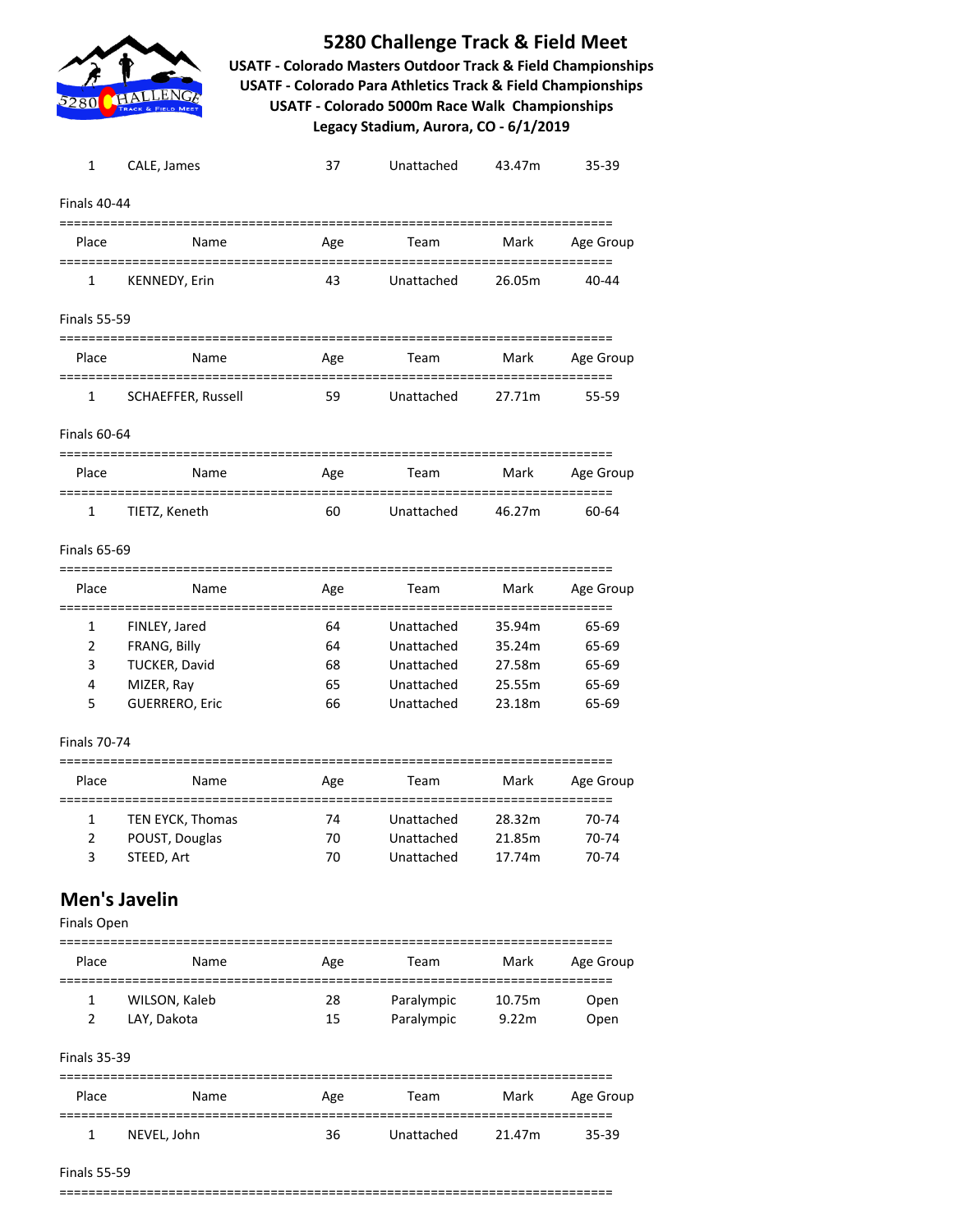

| Place                    | Name                                                   | Age            | Team                                   | Mark                                                   | Age Group                    |                        |
|--------------------------|--------------------------------------------------------|----------------|----------------------------------------|--------------------------------------------------------|------------------------------|------------------------|
| 1                        | SCHAEFFER, Russell                                     | 59             | Unattached                             | 40.00m                                                 | 55-59                        |                        |
| <b>Finals 60-64</b>      |                                                        |                |                                        |                                                        |                              |                        |
| Place                    | Name                                                   | Age            | Team                                   | Mark                                                   | ==========<br>Age Group      |                        |
| 1                        | TIETZ, Keneth<br>MCDONNELL, Michael                    | 60<br>59       | Unattached<br>Unattached               | 39.96m<br><b>NM</b>                                    | 60-64<br>60-64               |                        |
| <b>Finals 65-69</b>      |                                                        |                |                                        |                                                        |                              |                        |
| Place                    | Name                                                   | Age            | Team                                   | Mark                                                   | ---------------<br>Age Group |                        |
| 1<br>$\overline{2}$<br>3 | TUCKER, David<br>FRANG, Billy<br><b>GUERRERO, Eric</b> | 68<br>64<br>66 | Unattached<br>Unattached<br>Unattached | ========================<br>25.71m<br>22.84m<br>14.63m | 65-69<br>65-69<br>65-69      |                        |
| <b>Finals 70-74</b>      |                                                        |                |                                        |                                                        |                              |                        |
| Place                    | Name                                                   | Age            | Team                                   | Mark                                                   | ----------<br>Age Group      |                        |
| 1                        | STEED, Art<br>JOHNSON, Greg                            | 70<br>73       | Unattached<br>Unattached               | 15.73m<br>ΝM                                           | 70-74<br>70-74               |                        |
| Finals Open              | <b>Women's 50 Meters</b>                               |                |                                        |                                                        |                              |                        |
| Place                    | Name                                                   | Age            | Team                                   | Time                                                   | Wind                         | ======<br>Age Group    |
| 1                        | ===============================<br>PRISELAC, Devyn     | 15             | Paralympic                             | 7.93                                                   | <b>NW</b>                    | =============<br>Open  |
| <b>Finals 35-39</b>      |                                                        |                |                                        |                                                        |                              |                        |
| Place                    | Name                                                   | Age            | Team                                   | Time                                                   | Wind                         | =========<br>Age Group |
| 1                        | HOLMES, Ayanna                                         | 39             | Unattached                             | 8.8                                                    | <b>NW</b>                    | 35-39                  |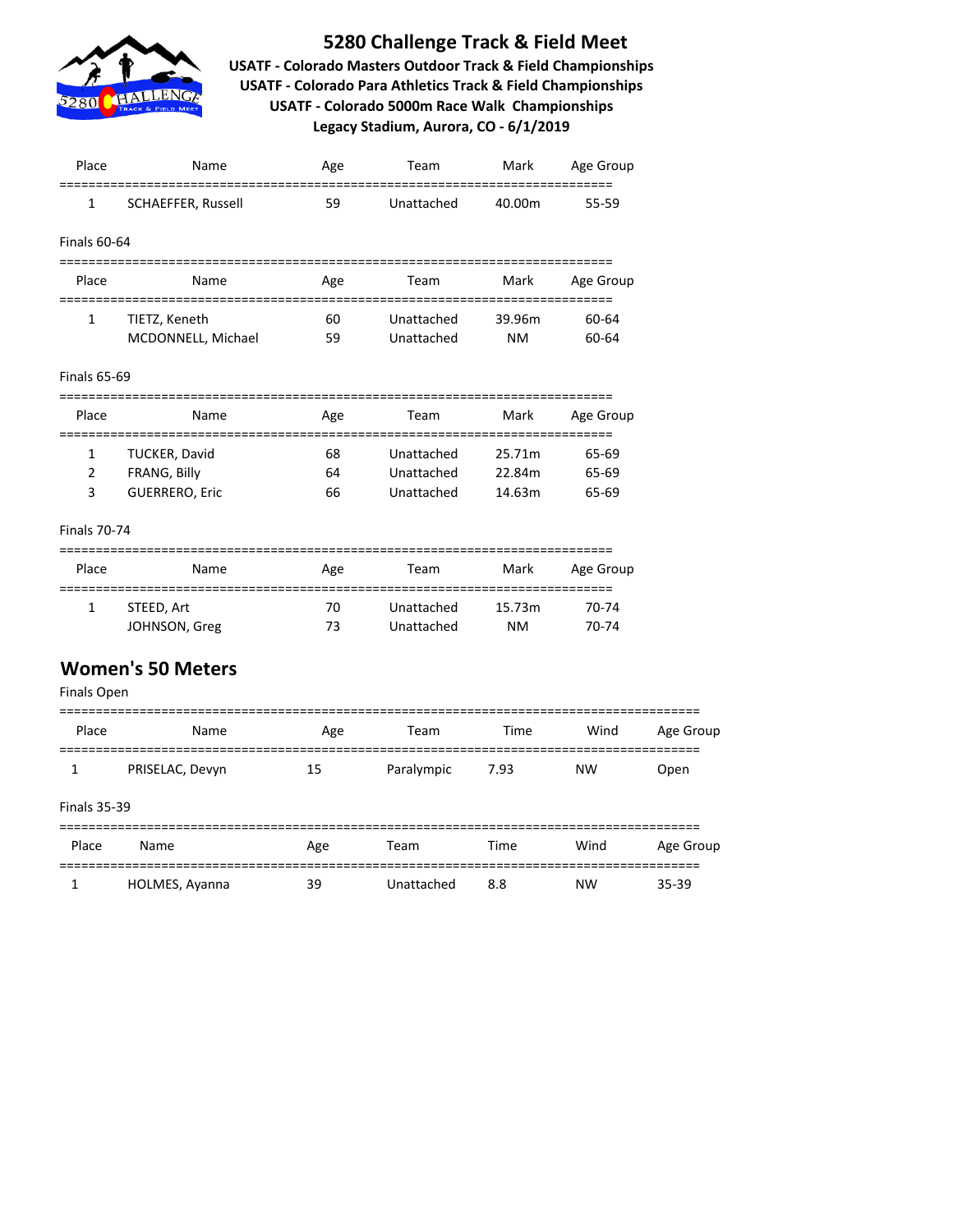

| <b>Finals 45-49</b>            |                                                                       |          |                                                         |                |                  |                                                    |                                   |
|--------------------------------|-----------------------------------------------------------------------|----------|---------------------------------------------------------|----------------|------------------|----------------------------------------------------|-----------------------------------|
| Place                          | Name                                                                  | Age      | Team                                                    | Time           | Wind             | Age Group                                          |                                   |
| 1                              | YARMUL, Christina                                                     | 45       | Unattached                                              | 7.9            | NW               | 45-49                                              |                                   |
| <b>Finals 50-54</b>            |                                                                       |          |                                                         |                |                  |                                                    |                                   |
| Place                          | Name                                                                  | Age      | Team                                                    | Time           | Wind             | Age Group                                          |                                   |
| 1<br>2                         | FREIS, Jeannie<br>MALONE, Mary Ana                                    | 49<br>53 | ---------------------------<br>Unattached<br>Unattached | 9.09<br>10.32  | ΝW<br><b>NW</b>  | ================<br>50-54<br>50-54                 |                                   |
| <b>Finals 35-39</b>            | <b>Women's 60 Meters</b>                                              |          |                                                         |                |                  |                                                    |                                   |
| Place                          | Name                                                                  | Age      | Team                                                    | Time           | Wind             | ==========<br>Age Group                            |                                   |
| 1                              | HOLMES, Ayanna                                                        | 39       | Unattached                                              | 10.52          | <b>NW</b>        | ===============<br>35-39                           |                                   |
| <b>Finals 45-49</b><br>------- |                                                                       |          |                                                         |                |                  |                                                    |                                   |
| Place                          | Name                                                                  | Age      | Team                                                    | Time           | Wind             | Age Group<br>===========                           |                                   |
| 1                              | YARMUL, Christina                                                     | 45       | Unattached                                              | 9.5            | <b>NW</b>        | 45-49                                              |                                   |
| <b>Finals Open</b>             | <b>Women's 100 Meters</b>                                             |          |                                                         |                |                  |                                                    |                                   |
| Place                          | =================<br>Name                                             | Age      | ------------------<br>Team                              | Time           | Wind             | -----------------<br>Age Group                     | ============<br>Heat (Place)      |
| 1<br>2                         | =================================<br>OTAVA, Melissa<br>ANGOTTI, Kacie | 18<br>15 | Paralympic<br>Paralympic                                | 15.21<br>17.97 | $-1.7$<br>$-1.7$ | Open<br>Open                                       | 2(1)<br>2(2)                      |
| <b>Finals 30-34</b>            |                                                                       |          |                                                         |                |                  |                                                    |                                   |
| Place                          | Name                                                                  | Age      | Team                                                    | Time           | Wind             | Age Group                                          | =================<br>Heat (Place) |
| 1                              | TAYLOR, Jataya                                                        | 33       | Paralympic                                              | 20.72          | $-1.1$           | 30-34                                              | ====<br>1(4)                      |
| <b>Finals 35-39</b>            |                                                                       |          |                                                         |                |                  |                                                    |                                   |
| Place                          | Name                                                                  | Age      | Team                                                    | Time           | Wind             | Age Group                                          | Heat (Place)                      |
| 1<br>$\overline{2}$            | O'MEARA, Megan<br>HOLMES, Ayanna                                      | 37<br>39 | Unattached<br>Unattached                                | 16.84<br>17.22 | $-1.1$<br>$-1.1$ | ================================<br>35-39<br>35-39 | 1(2)<br>1(3)                      |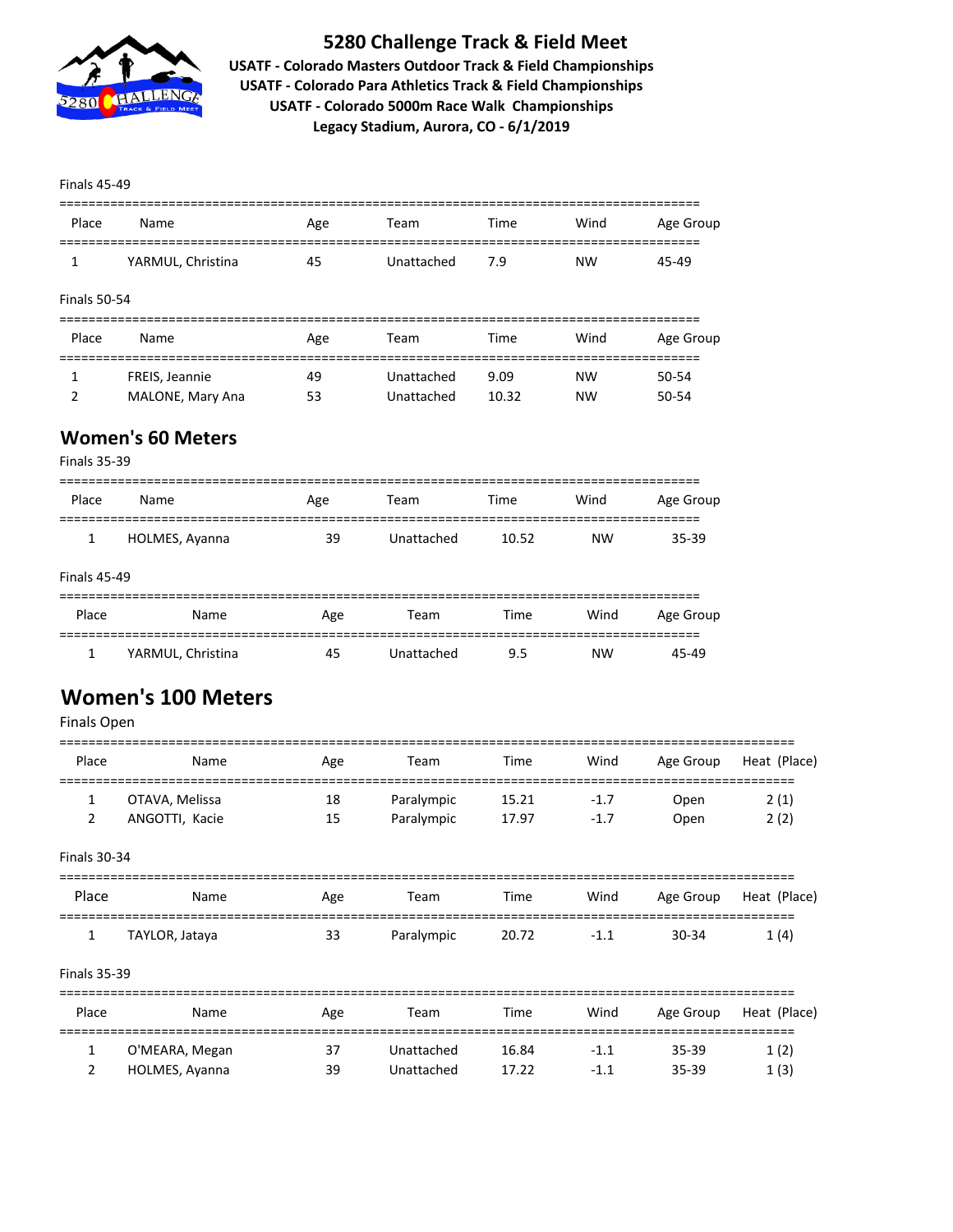

| <b>Finals 45-49</b> |                                              |          |                          |                |                  |                                     |                                   |
|---------------------|----------------------------------------------|----------|--------------------------|----------------|------------------|-------------------------------------|-----------------------------------|
| Place               | Name                                         | Age      | Team                     | Time           | Wind             | Age Group                           | Heat (Place)                      |
| =========<br>1      | YARMUL, Christina                            | 45       | Unattached               | 14.8           | $-1.1$           | ==========================<br>45-49 | 1(1)                              |
| Finals Open         | <b>Women's 200 Meters</b>                    |          |                          |                |                  |                                     |                                   |
| Place               | Name                                         | Age      | Team                     | Time           | Wind             | Age Group                           | Heat (Place)                      |
| 1<br>$\overline{2}$ | =======<br>PRISELAC, Devyn<br>OTAVA, Melissa | 15<br>18 | Paralympic<br>Paralympic | 30.06<br>32.33 | $-1.5$<br>$-1.5$ |                                     | ================<br>1(1)<br>1(2)  |
| <b>Finals 30-34</b> |                                              |          |                          |                |                  |                                     |                                   |
| Place               | Name                                         | Age      | Team                     | Time           | Wind             | Age Group                           | Heat (Place)                      |
| $\mathbf{1}$        | TAYLOR, Jataya                               | 33       | Paralympic               | 50.49          | $-1.8$           | 30-34                               | 2(4)                              |
| <b>Finals 35-39</b> |                                              |          |                          |                |                  |                                     |                                   |
| Place               | Name<br>=======                              | Age      | Team                     | Time           | Wind             | ====================<br>Age Group   | Heat (Place)<br>================= |
| 1                   | O'MEARA, Megan                               | 37       | Unattached               | 35.75          | $-1.8$           | 35-39                               | 2(2)                              |
| <b>Finals 45-49</b> |                                              |          |                          |                |                  |                                     |                                   |
| Place               | =============================<br>Name        | Age      | Team                     | Time           | Wind             | Age Group                           | Heat (Place)                      |
| 1                   | ARMUL, Christina                             | 45       | Unattached               | 30.57          | $-1.8$           | 45-49                               | ================<br>2(1)          |
| <b>Finals 50-54</b> |                                              |          |                          |                |                  |                                     |                                   |
| Place               | Name                                         | Age      | Team                     | Time           | Wind             | Age Group                           | Heat (Place)                      |
| 1                   | FREIS, Jeannie                               | 49       | Unattached               | 38.96          | $-1.8$           | 50-54                               | 2(3)                              |
| <b>Finals 35-39</b> | <b>Women's 400 Meters</b>                    |          |                          |                |                  |                                     |                                   |
| Place               | Name                                         | Age      | Team                     | Time           | Age Group        |                                     |                                   |
| 1                   | O'MEARA, Megan                               | 37       | Unattached               | 1:20.60        | 35-39            |                                     |                                   |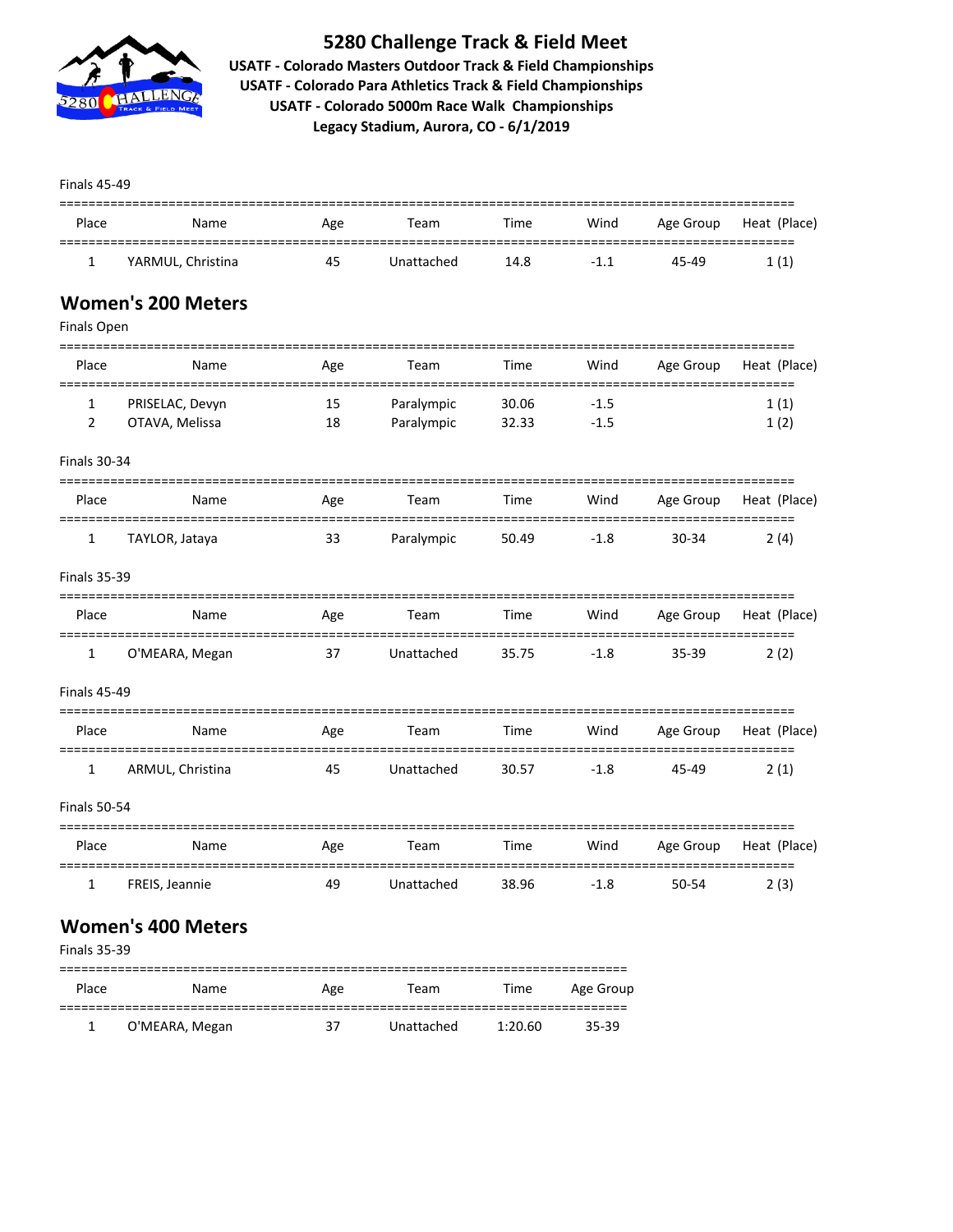

**USATF - Colorado Masters Outdoor Track & Field Championships Legacy Stadium, Aurora, CO - 6/1/2019 USATF - Colorado Para Athletics Track & Field Championships USATF - Colorado 5000m Race Walk Championships**

| <b>Finals 45-49</b> |                                                     |     |                  |         |           |
|---------------------|-----------------------------------------------------|-----|------------------|---------|-----------|
| Place               | Name                                                | Age | Team             | Time    | Age Group |
| 1                   | ------------------------------<br>YARMUL, Christina | 45  | Unattached       | 1:17.40 | 45-49     |
| <b>Finals 50-54</b> |                                                     |     |                  |         |           |
| Place               | Name                                                | Age | Team             | Time    | Age Group |
| $\mathbf{1}$        | FREIS, Jeannie                                      | 49  | Unattached       | 1:23.54 | 50-54     |
| <b>Finals 35-39</b> | <b>Women's 800 Meters</b>                           |     | ---------------- |         |           |
| Place               | Name                                                | Age | Team             | Time    | Age Group |
| 1                   | O'MEARA, Megan                                      | 37  | Unattached       | 3:30.98 | 35-39     |
| <b>Finals 50-54</b> | ====================                                |     |                  |         |           |
| Place               | Name                                                | Age | Team             | Time    | Age Group |
| $\mathbf{1}$        | FREIS, Jeannie                                      | 49  | Unattached       | 3:15.34 | 50-54     |
| <b>Finals 50-54</b> | <b>Women's 1500 Meters</b>                          |     |                  |         |           |
| Place               | Name                                                | Age | Team             | Time    | Age Group |
| $\mathbf{1}$        | FREIS, Jeannie                                      | 49  | Unattached       | 6:38.59 | 50-54     |

#### **Women's 5000 Meters**

| Finals Open |                |     |            |          |           |  |  |
|-------------|----------------|-----|------------|----------|-----------|--|--|
| Place       | Name           | Age | Team       | Time     | Age Group |  |  |
| 1           | AKERS, Jillian | 15  | Paralympic | 46:20.00 | Open      |  |  |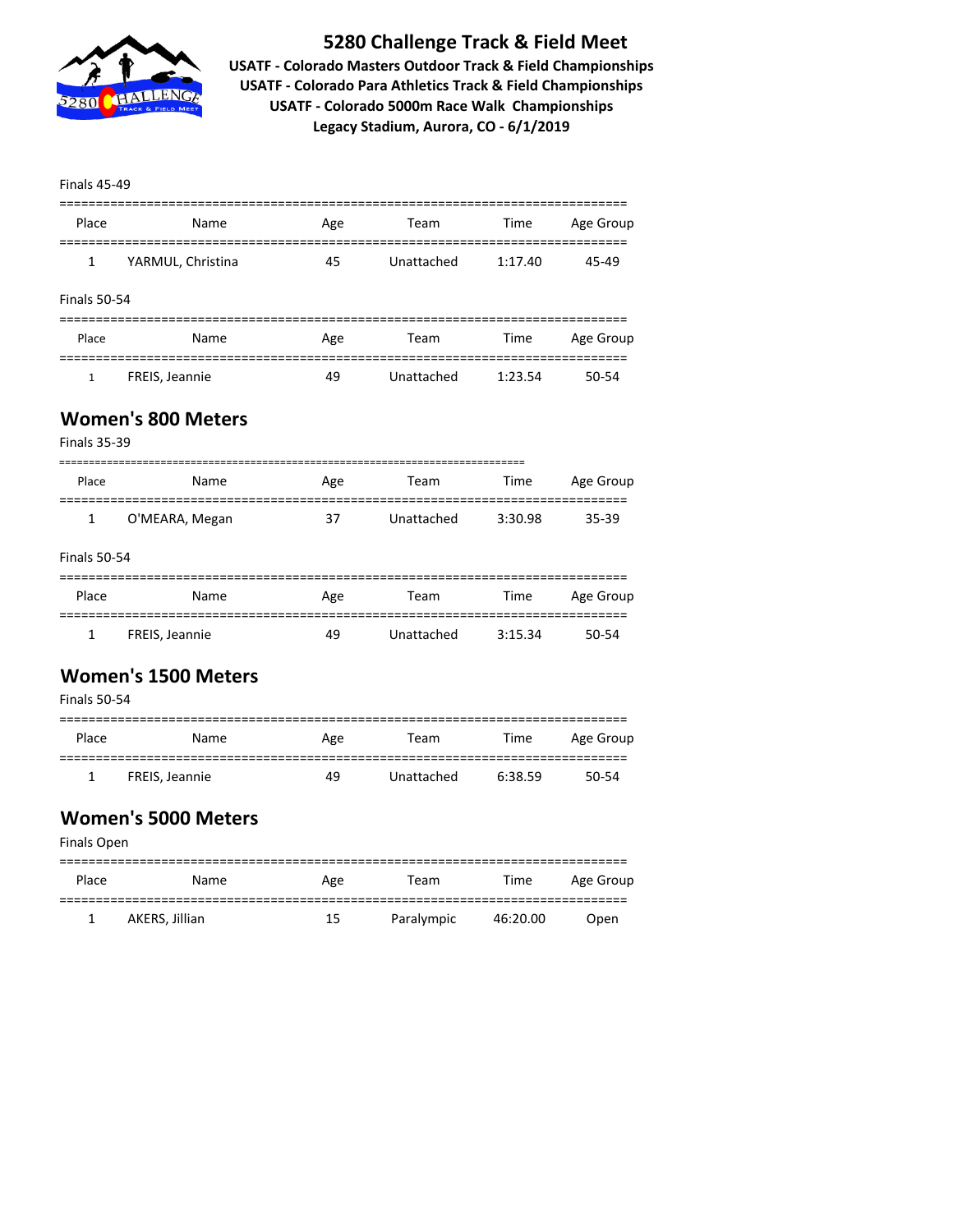

**USATF - Colorado Masters Outdoor Track & Field Championships Legacy Stadium, Aurora, CO - 6/1/2019 USATF - Colorado Para Athletics Track & Field Championships USATF - Colorado 5000m Race Walk Championships**

#### **Women's 5000m Walk**

#### Finals 55-59

| Place               | Name                                         | Age                  | Team                      | Time                              | Age Group                                    |  |
|---------------------|----------------------------------------------|----------------------|---------------------------|-----------------------------------|----------------------------------------------|--|
|                     | SHEPARD, Elizabeth                           | 54                   | Unattached                | <b>DNF</b>                        | 55-59                                        |  |
| <b>Finals 75-79</b> |                                              |                      |                           |                                   |                                              |  |
| Place               | Name                                         | Age                  | Team                      | Time                              | Age Group                                    |  |
| $\mathbf{1}$        | FAIRS, Janet                                 | 76                   | Unattached                | 42:19.85                          | 75-79                                        |  |
| <b>Finals Open</b>  | <b>Women's High Jump</b>                     |                      |                           |                                   |                                              |  |
| Place               | Name<br>=============================        | Age<br>============= | Team                      | Mark                              | Age Group<br>=============================== |  |
| $\mathbf{1}$        | PRISELAC, Devyn                              | 15                   | Paralympic                | 1.41m                             | Open                                         |  |
| <b>Finals 30-34</b> |                                              |                      |                           |                                   |                                              |  |
| Place               | Name                                         | Age                  | Team                      | Mark                              | Age Group                                    |  |
| $\mathbf{1}$        | ===========================<br>CREECH, Maria | 30                   | ===========<br>Unattached | ========================<br>1.65m | 30-34                                        |  |
| <b>Finals 35-39</b> |                                              |                      |                           |                                   |                                              |  |
| Place               | Name                                         | Age                  | Team                      | Mark                              | Age Group                                    |  |
|                     | O'MEARA, Megan                               | 37                   | Unattached                | <b>NH</b>                         | 35-39                                        |  |

#### **Women's Pole Vault**

Finals Open

| Place | Name                 | Age | Team       | Mark  | Age Group | FI. (PI.) |
|-------|----------------------|-----|------------|-------|-----------|-----------|
| 1     | <b>GRAHAM, Paige</b> | 18  | Unattached | 3.23m | Open      | 1(1)      |
| 2     | PIERCE, Sophie       | 14  | Unattached | 3.08m | Open      | 2(1)      |
| 3     | KELLEGHAN, Megan     | 14  | Unattached | 3.08m | Open      | 2(1)      |
| 4     | DALTON, Mikayla      | 16  | Unattached | 2.93m | Open      | 1(2)      |
| 5     | SHAY, Abigail        | 17  | Unattached | 2.93m | Open      | 1(2)      |
| 6     | RAHKE, Kourtney      | 13  | Unattached | 2.78m | Open      | 2(3)      |
| 7     | SYKORA, Sarah        | 17  | Unattached | 2.63m | Open      | 1(4)      |
| 8     | SPITZLEY, Victoria   | 13  | Unattached | 2.48m | Open      | 2(4)      |
| 8     | SPITZLEY, Fionna     | 16  | Unattached | 2.48m | Open      | 2(4)      |
|       |                      |     |            |       |           |           |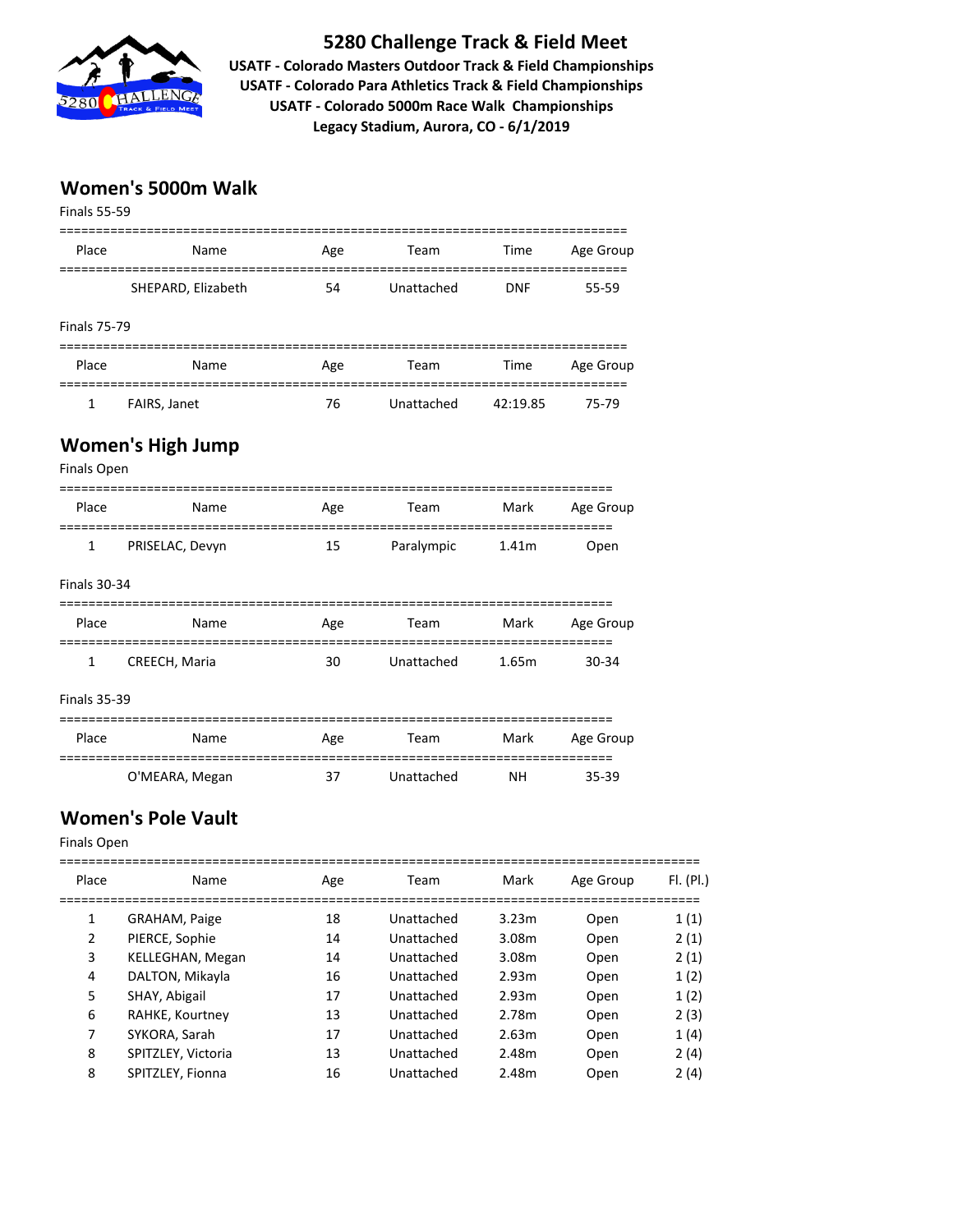

**USATF - Colorado Masters Outdoor Track & Field Championships Legacy Stadium, Aurora, CO - 6/1/2019 USATF - Colorado Para Athletics Track & Field Championships USATF - Colorado 5000m Race Walk Championships**

## **Women's Long Jump**

| Finals Open |  |
|-------------|--|
|-------------|--|

| Filidis Open<br>=========== |                                                                     |                             | -----------------        |                                  |                                      |                          |
|-----------------------------|---------------------------------------------------------------------|-----------------------------|--------------------------|----------------------------------|--------------------------------------|--------------------------|
| Place                       | Name                                                                | Age                         | Team                     | Mark                             | ============================<br>Wind | Age Group                |
| 1                           | :===========================<br>OTAVA, Melissa<br>SCHASFOORT, Nelya | 18<br>16                    | Paralympic<br>Paralympic | 3.87m<br><b>NM</b>               | 0.7                                  | Open<br>Open             |
| <b>Finals 30-34</b>         |                                                                     |                             |                          |                                  |                                      |                          |
| Place                       | Name                                                                | Age                         | Team                     | Mark                             | Wind                                 | Age Group                |
| 1                           | CREECH, Maria                                                       | 30                          | Unattached               | 5.07m                            | 1                                    | $====$<br>30-34          |
| <b>Finals 35-39</b>         |                                                                     |                             |                          |                                  |                                      |                          |
| Place                       | ====================<br>Name                                        | ======<br>Age               | ----------<br>Team       | Mark                             | ============================<br>Wind | Age Group                |
| 1                           | ================================<br>O'MEARA, Megan                  | =====================<br>37 | Unattached               | =======================<br>3.59m | 0.8                                  | ===============<br>35-39 |
| <b>Finals 40-44</b>         |                                                                     |                             |                          |                                  |                                      |                          |
| Place                       | Name                                                                | Age                         | Team                     | Mark                             | Wind                                 | Age Group                |
|                             | REED, LaDonna                                                       | 44                          | Unattached               | ΝM                               |                                      | 40-44                    |
| <b>Finals Open</b>          | <b>Women's Shot Put</b>                                             |                             |                          |                                  |                                      |                          |
| Place                       | Name                                                                | Age                         | Team                     | Mark                             | Age Group                            |                          |
| $\mathbf{1}$                | ANGOTTI, Kacie                                                      | 15                          | ---------<br>Paralympic  | 4.87m                            | ====<br>--------<br>Open             |                          |
| <b>Finals 30-34</b>         |                                                                     |                             |                          |                                  |                                      |                          |
| Place                       | ===============================<br>Name                             | Age                         | Team                     | Mark                             | Age Group                            |                          |
| 1                           | TAYLOR, Jataya                                                      | 33                          | Paralympic               | 4.29m                            | 30-34                                |                          |
| <b>Finals 35-39</b>         |                                                                     |                             |                          |                                  |                                      |                          |
| Place                       | Name                                                                | Age                         | Team                     | Mark                             | Age Group                            |                          |
| 1                           | <b>BOLINGER, Danelle</b>                                            | 38                          | Unattached               | 11.84m                           | 35-39                                |                          |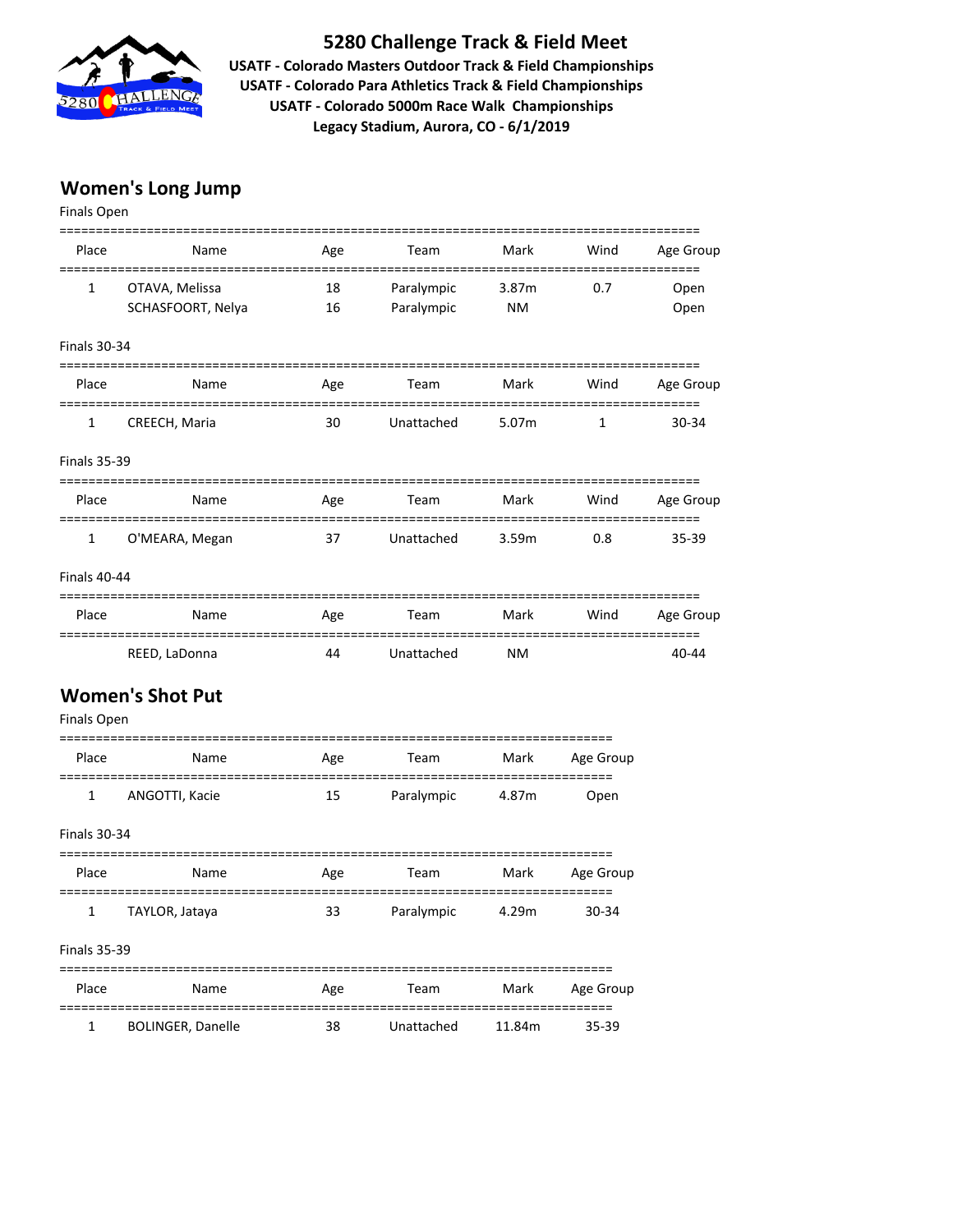

| <b>Finals 70-74</b> |                                                |                       |            |        |               |
|---------------------|------------------------------------------------|-----------------------|------------|--------|---------------|
| Place               | Name                                           | Age                   | Team       | Mark   | Age Group     |
| 1                   | RAHAM, Sharon                                  | 72                    | Unattached | 5.82m  | 70-74         |
| <b>Finals Open</b>  | <b>Women's Discus</b>                          |                       |            |        |               |
| Place               | Name                                           | Age                   | Team       | Mark   | Age Group     |
| 1                   | ANGIOTTI, Katie                                | 15                    | Paralympic | 11.76m | Open          |
| <b>Finals 30-34</b> |                                                |                       |            |        |               |
| Place               | =====================<br>Name                  | Age                   | Team       | Mark   | Age Group     |
| 1                   | ----------------------------<br>TAYLOR, Jataya | ---------------<br>33 | Paralympic | 10.27m | 30-34         |
| <b>Finals 70-74</b> |                                                |                       |            |        |               |
| Place               | Name                                           | Age                   | Team       | Mark   | Age Group     |
| 1                   | RAHAM, Sharon                                  | 72                    | Unattached | 15.41m | 70-74         |
| <b>Finals Open</b>  | <b>Women's Javelin</b>                         |                       |            |        |               |
| Place               | Name                                           | Age                   | Team       | Mark   | Age Group     |
| 1                   | ANGIOTTI, Katie                                | 15                    | Paralympic | 13.76m | Open          |
| <b>Finals 30-34</b> |                                                |                       |            |        |               |
| Place               | Name                                           | Age                   | Team       | Mark   | Age Group     |
| 1                   | TAYLOR, Jataya                                 | 33                    | Paralympic | 10.01m | 30-34         |
| <b>Finals 35-39</b> |                                                |                       |            |        |               |
| Place               | Name                                           | Age                   | Team       | Mark   | Age Group     |
| 1                   | O'MEARA, Megan                                 | 37                    | Unattached | 18.29m | $==$<br>35-39 |